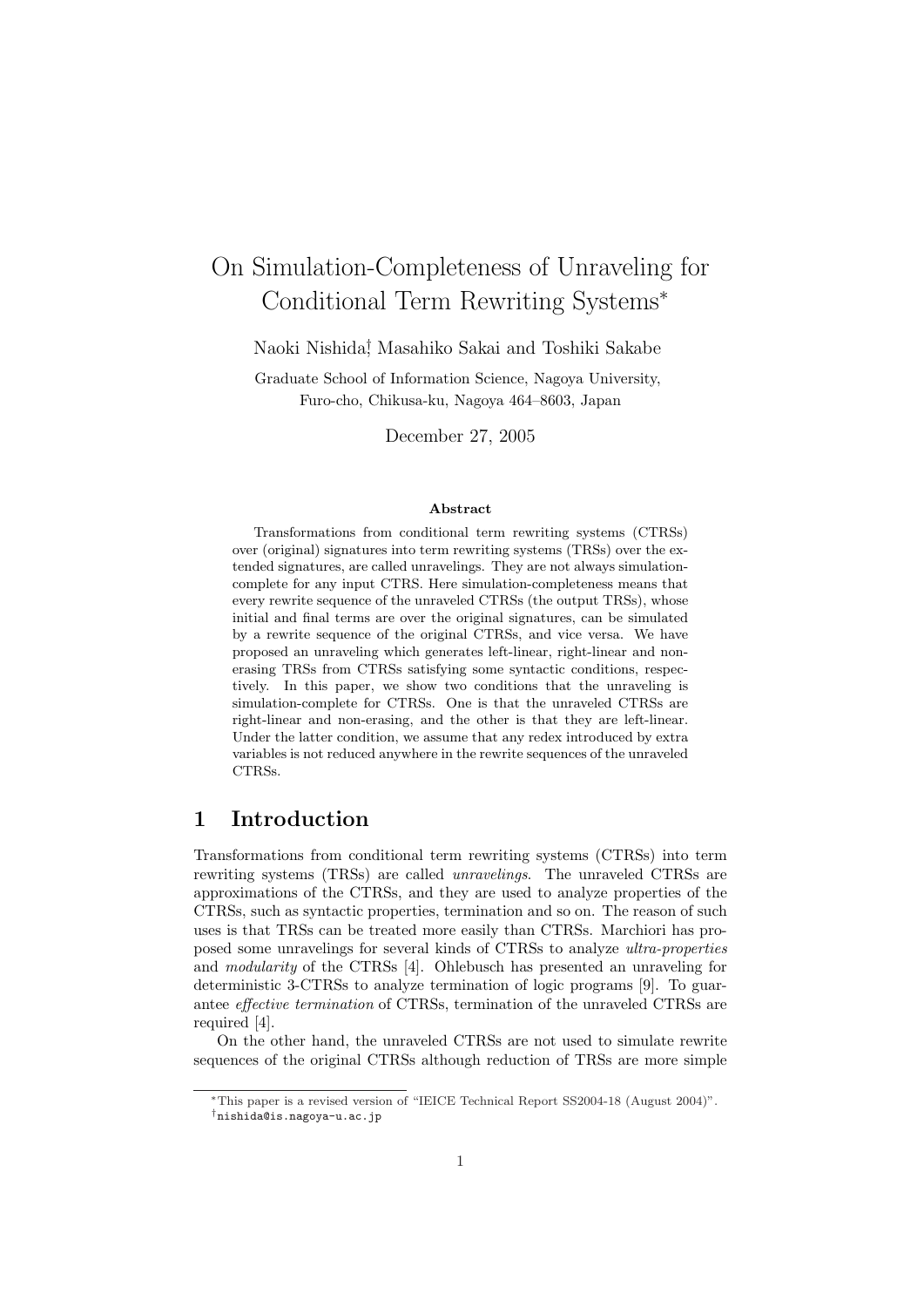than that of CTRSs. The reason is that unravelings are not always simulationcomplete for any CTRS. Here simulation-completeness means that every rewrite sequence of the unraveled CTRSs (the output TRSs), whose initial and final terms are over the original signatures, can be simulated by a rewrite sequence of the original CTRSs, and vice versa.

An unraveling based on Ohlebusch's one has been proposed [6], and it has shown that the unraveling generates left-linear, right-linear and non-erasing TRSs from CTRSs satisfying some conditions, respectively.

In this paper, we show two conditions that the unraveling [6] is simulationcomplete for CTRSs. One is that the unraveled CTRSs are right-linear and nonerasing, and the other is that they are left-linear. Under the latter condition, we assume that any redex introduced by extra variables is not reduced anywhere in the rewrite sequences of the unraveled CTRSs. We also show that under the first condition, neither right-linearity nor non-erasingness can be removed.

The unraveling which we treat in this paper, is used in an *inverse compiler* [6] that is a transformation from constructor TRSs into TRSs with extra variables (EV-TRSs) which compute inverses of functions in the input TRSs. In the first part of the compiler, constructor TRSs are transformed into deterministic 4-CTRSs, and then the CTRSs are transformed into EV-TRSs by using the unraveling. An example of the second transformation will be shown later (Example 2). It has been shown that all products of the inverse compiler are non-erasing, and those from left-linear (right-linear) TRSs are right-linear (leftlinear, respectively). Hence, the results in this paper are useful for the inverse compiler. Since the first part of the inverse compiler generates 4-CTRSs and then the 4-CTRSs are unraveled to EV-TRSs, this paper treats 4-CTRSs and EV-TRSs.

## **2 Preliminaries**

This paper follows general standard notations of term rewriting [1, 3, 8].

Let *V* be a countably infinite set of *variables*. The set of all *terms* over a *signature*  $\mathcal F$  and  $\mathcal V$  is denoted by  $\mathcal T(\mathcal F,\mathcal V)$ . Especially, we abbreviate the set  $T(\mathcal{F}, \emptyset)$  of all *ground terms* to  $T(\mathcal{F})$ . The set of variables occurring in either of terms  $t_1, \ldots, t_n$  is represented by  $Var(t_1, \ldots, t_n)$ . *Identity* of terms is denoted by *≡*. The *root* symbol of a term *t* is represented by root(*t*). A term *t* is *linear* if no variable occurs twice in *t*.

The set of all *positions* of a term *t* is represented by  $\mathcal{O}(t)$ , and the sets of all *function symbol positions* and all *variable positions* of *t* are denoted by  $\mathcal{O}_{\mathcal{F}}(t)$ and  $\mathcal{O}_V(t)$ , respectively. The *root position* is represented by  $\varepsilon$ . For an *n*-hole *context*  $C$ [,...,] and terms  $t_1, \ldots, t_n$ , the notation  $C[t_1, \ldots, t_n]_{p_1, \ldots, p_n}$  (or simply  $C[t_1, \ldots, t_n]$  denotes the term which is obtained by replacing the occurrences of  $\Box$  at positions  $p_1, \ldots, p_n$  with  $t_1, \ldots, t_n$  (from left to right). Given positions *p* and *q* of a term, we write  $p \le q$  if there exists  $p'$  such that  $pp' = q$ . Moreover, we write  $p < q$  if  $p' \neq \varepsilon$ .

The *domain* and *range* of a *substitution*  $\sigma$  are denoted by  $\mathcal{D}om(\sigma)$  and  $\mathcal{R}an(\sigma)$ , respectively.  $\mathcal{S}ub(\mathcal{F}, \mathcal{V})$  denotes the set of all substitutions whose range is over signature *F*, that is,  $Sub(\mathcal{F}, \mathcal{V}) = \{ \sigma \mid \mathcal{R}an(\sigma) \subseteq \mathcal{T}(\mathcal{F}, \mathcal{V}) \}$ . The *application*  $\sigma(t)$  of  $\sigma$  to a term *t* may be abbreviated to  $t\sigma$ . The *composition*  $\sigma\sigma'$  of substitutions  $\sigma$  and  $\sigma'$  is defined as  $x\sigma\sigma' \equiv \sigma'(\sigma(x))$ . When  $\mathcal{D}om(\sigma) = \{x_1, \ldots, x_n\}$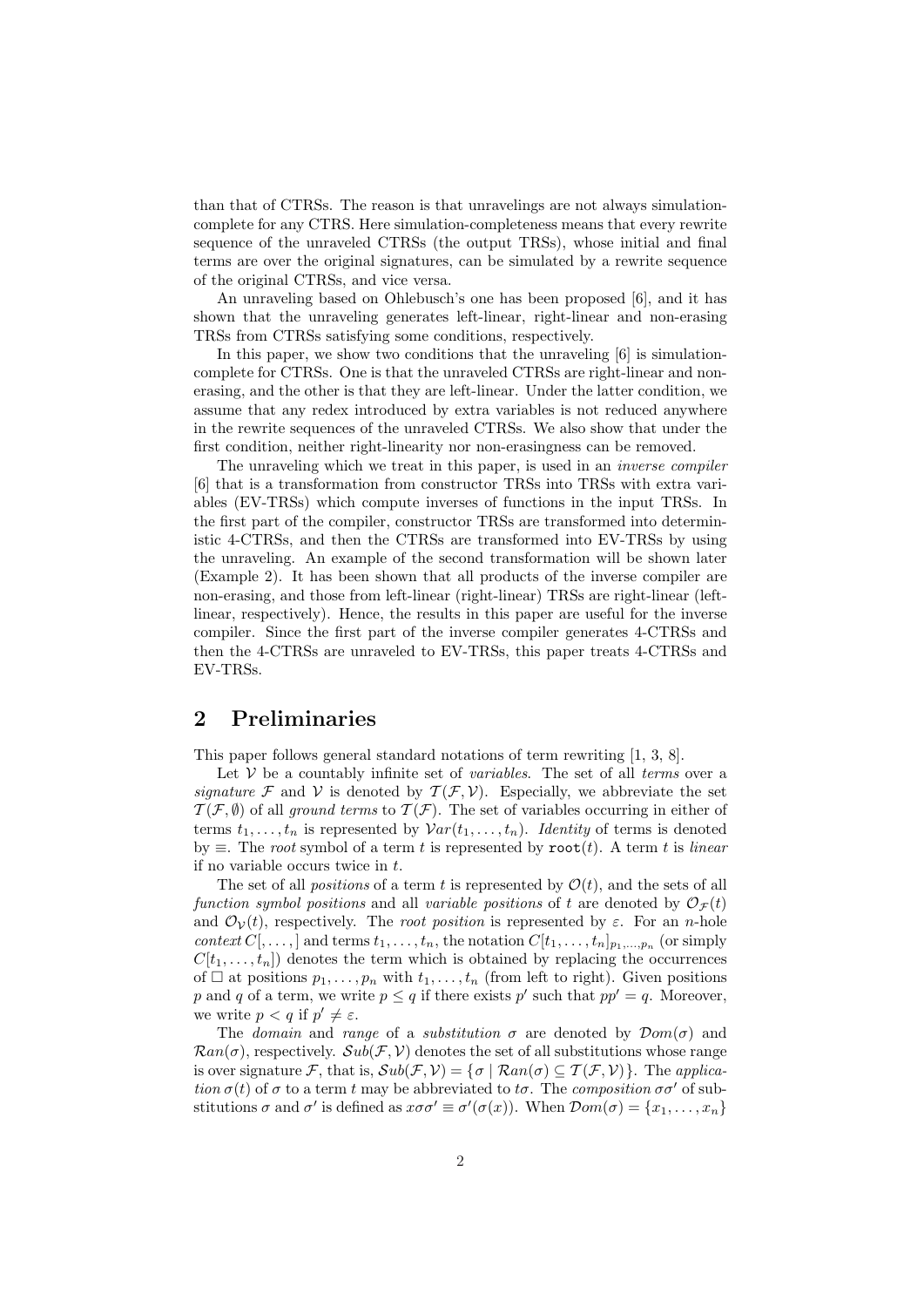and  $\sigma(x_i) \equiv t_i$  for all  $i \in \{1, ..., n\}$ , we may write  $\{x_1 \mapsto t_i, ..., x_n \mapsto t_n\}$  for  $\sigma$ . For substitutions  $\sigma$  and  $\sigma'$ , they are *equivalent*, written as  $\sigma = \sigma'$ , if  $\mathcal{D}om(\sigma) =$  $\mathcal{D}$ *om*(*σ*<sup>'</sup>) and  $\sigma(x) \equiv \sigma'(x)$  for all  $x \in \mathcal{D}$ *om*(*σ*). The *restriction*  $\sigma|_V$  of a substitution  $\sigma$  is defined as  $\sigma|_V = \{x \mapsto \sigma(x) \mid x \in \mathcal{D}om(\sigma) \cap V\}$ . For substitutions *σ* and *σ*<sup>*'*</sup>, we write *σ*  $\leq$  *σ*<sup>*'*</sup> if there exists a substitution *θ* such that *σθ* = *σ*<sup>*'*</sup>.

An *oriented conditional rewrite rule* over a signature  $\mathcal F$  is a triple  $(l, r, c)$ , written as  $l \rightarrow r \Leftarrow c$ , where *l* is a non-variable term in  $T(F, V)$ , *r* is a term in  $\mathcal{T}(\mathcal{F}, \mathcal{V})$ , and *c* is a sequence  $s_1 \rightarrow t_1, \ldots, s_k \rightarrow t_k$  of *oriented conditions* with  $s_1, t_1, \ldots, s_k, t_k \in \mathcal{T}(\mathcal{F}, \mathcal{V})$ . The terms *l* and *r* are called the *left-hand side* (LHS) and the *right-hand side* (RHS) of the rule  $l \rightarrow r \Leftarrow c$ , respectively. The sequence *c* is called the *conditional part* of the rule. We say that the rule  $l \rightarrow r \Leftarrow c$  is *unconditional* (or simply a *rewrite rule*), written as  $l \rightarrow r$ , if  $k =$ 0. The set of all variables in *c* is denoted by  $Var(c)$ . We may write the rule  $l \rightarrow r \Leftarrow c$  as  $\rho: l \rightarrow r \Leftarrow c$  with a unique label  $\rho$ . Variables which occur not in the LHS *l* but in either the RHS *r* or the conditional part *c*, are called *extra variables* of the rule  $\rho$ . The set of all extra variables of  $\rho$  is denoted by  $\mathcal{E}Var(\rho)$ , that is,  $\mathcal{E}Var(\rho) = Var(r, c) \setminus Var(l)$  where  $Var(r, c) = Var(r) \cup Var(c)$ .

An *oriented conditional rewriting system* (oriented CTRS) over a signature  $\mathcal F$  is a finite set of oriented conditional rewrite rules over  $\mathcal F$ . In this paper, we use the terminology "CTRS" as "oriented CTRS", and similarly for "conditional rewrite rule". Let *R* be a CTRS over signature *F*. The *n-level rewrite relation*  $\rightarrow$ <sup>*n*</sup><sub>*n*</sub> of *R* is recursively defined as follows:  $\rightarrow$ <sub>*0*</sub> *R* =  $\emptyset$ , and  $C[l\sigma]_p \xrightarrow[i+1]{} R} C[r\sigma]_p$  if and only if  $\rho: l \to r \Leftrightarrow s_1 \twoheadrightarrow t_1, \ldots, s_k \twoheadrightarrow t_k \in R$  and  $s_j \sigma \stackrel{*}{\underset{i'}{\longrightarrow} R} t_j \sigma$  for every  $j \in \{1, \ldots, k\}$  where  $i' \leq i$  and  $\frac{*}{i'}$ <sub>*R*</sub> is the reflexive and transitive closure of  $\overrightarrow{i'}$ <sup>*R*</sup>. The *rewrite relation*  $\rightarrow$ <sup>*R*</sup> of the CTRS *R* is defined as  $\rightarrow$ <sup>*R*</sup> =  $\bigcup_{i\geq 0} \frac{1}{i}$ <sup>*R*</sup>. To specify an applied rule  $\rho$  and a position  $p$  for  $\rightarrow_R$ , we write  $\rightarrow_R^{[p,\rho]}$  or  $\rightarrow_R^p$ . We also write  $\rightarrow_R^{q<}$  if  $q < p$ , and similarly for  $q \leq$ . A *rewrite sequence* of *R* is either a finite sequence  $t_0 \rightarrow_R t_1 \rightarrow_R \cdots \rightarrow_R t_n$  or an infinite sequence  $t_0 \rightarrow_R t_1$  $\rightarrow_R$   $\cdots$ , of terms in  $\mathcal{T}(\mathcal{F}, \mathcal{V})$ . The term  $t_0$  is called the *initial term* of the above rewrite sequence, and *t<sup>n</sup>* is the *final term* when the sequence is finite. The *n-fold rewrite sequence*  $t_0 \stackrel{n}{\rightarrow}_R t_n$  means that there exists a finite rewrite sequence  $t_0$  $\rightarrow_R$  *t*<sub>1</sub>  $\rightarrow_R$   $\cdots$   $\rightarrow_R$  *t<sub>n</sub>*. The binary relation  $\stackrel{*}{\rightarrow}_R$  is the reflexive and transitive closure of  $\rightarrow$ <sup>*R*</sup>,  $\stackrel{+}{\rightarrow}$ *R* is the transitive closure of  $\rightarrow$ *R*. Instances of all LHSs in *R* are called *redexes* (of *R*). A term *t* is called a *normal form* of *R* if there is no term *u* such that  $t \rightarrow_R u$ . The CTRS *R* is a *term rewriting system with extra variables* (EV-TRS) if every rule in *R* is unconditional, and *R* is a *term rewriting system* (TRS) if it is an EV-TRS and every rule  $l \rightarrow r \in R$  satisfies  $Var(l)$  *⊇*  $Var(r)$ .

A conditional rewrite rule  $\rho: l \to r \Leftrightarrow c$  will be classified according to the distribution of variables among *l*, *r* and *c*, as follows:  $\rho$  is in *type 1* if  $Var(r, c) \subseteq$ *Var*(*l*), in *type 2* if *Var*(*r*) *⊆ Var*(*l*), in *type 3* if *Var*(*r*) *⊆ Var*(*l, c*), and in *type 4* if no restrictions. An *i-CTRS* contains only conditional rewrite rules in type *i*. A 1-CTRS *R* is called *normal* if for every rule  $l \rightarrow r \Leftarrow s_1 \rightarrow t_1, \ldots, s_k \rightarrow t_k$ in  $R, t_1, \ldots, t_k$  are normal forms of  $R$ .

Let *R* be a CTRS and  $\rho: l \to r \Leftrightarrow c \in R$ . The rule  $\rho$  is said to be *left-linear* (LL) if the LHS *l* of  $\rho$  is linear, it is *right-linear* (RL) if the RHS *r* of  $\rho$  is linear, and it is *non-erasing* (NE) if  $Var(l) \subseteq Var(r)$ . Let  $c = s_1 \rightarrow t_1, \ldots, s_k \rightarrow t_k$ *t*<sub>k</sub>. We say that the conditional rewrite rule  $\rho$  is *deterministic* if  $Var(s_i) \subseteq$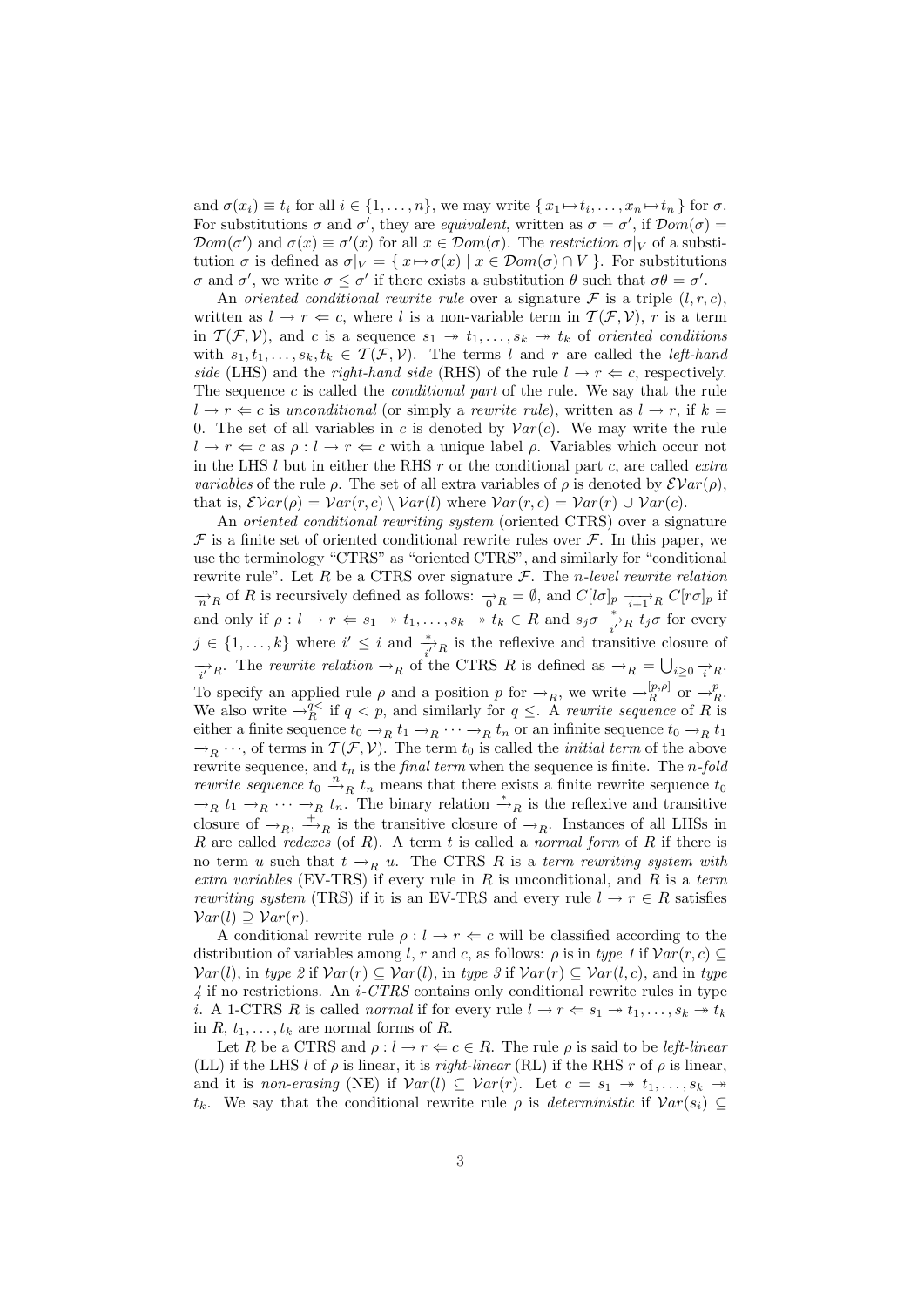$Var(l, t_1, \ldots, t_{i-1})$  for every  $i \in \{1, \ldots, k\}$ . The CTRS *R* satisfies a property  $P$ if every conditional rewrite rule in *R* satisfies *P*.

Let *R* be a CTRS. A *parallel reduction*  $\Rightarrow$ <sub>*R*</sub> of  $\rightarrow$ <sub>*R*</sub> is defined as,  $C[s_1, \ldots, s_n]_{p_1, \ldots, p_n}$  $\Rightarrow_R C[t_1, \ldots, t_n]_{p_1, \ldots, p_n}$  if and only if  $s_i \rightarrow_R^{\varepsilon} t_i$  for  $1 \leq i \leq n$ . We may write  $\exists_{R}^{P}$  for the above  $\exists_{R}$  where  $P = \{p_1, \ldots, p_n\}.$ 

Basic reductions of EV-TRSs are defined similarly to that of TRSs [2, 5, 6]. Let *R* be an EV-TRS, and  $\rho_i: l_i \to r_i \in R$  for every  $i \in \{0, \ldots, n-1\}$ . Let  $t_1 \rightarrow_R^{[p_1,p_1]} t_2 \rightarrow_R^{[p_2,p_2]} \cdots \rightarrow_R^{[p_{n-1},p_{n-1}]} t_n$  be a rewrite sequence of R. We inductively define the sets of positions  $B_1, \ldots, B_n$  from the sequence as follows:

- $B_1 \subset \mathcal{O}_{\mathcal{F}}(t_1)$ , and
- $B_{i+1} = (B_i \setminus \{ q \in B_i \mid p_i \leq q \}) \cup \{ p_i q \mid q \in \mathcal{O}_{\mathcal{F}}(r_i) \}$  for  $1 \leq i < n$

where  $B_1$  is *closed under prefix* (that is, if  $p < q$  and  $q \in B_1$  then  $p \in B_1$ ). For every  $i \in \{1, \ldots, n\}$ , positions in  $B_i$  are referred to as *basic positions* of  $t_i$ . We say that the above rewrite sequence is *based on*  $B_1$  if  $p_i \in B_i$  for  $1 \leq i <$ *n*. Especially, it is *basic* if  $B_1 = \mathcal{O}_{\mathcal{F}}(t_1)$ . Note that  $B_2, \ldots, B_n$  in the above definition are clearly closed under prefix. To represent a rewrite sequence  $s \stackrel{*}{\rightarrow}_R$ *t* based on a set *B*, we may write *B* :  $s \stackrel{*}{\to} R$  *t*. Especially, we simply write *s <sup>\*</sup><sub><i>B*</sub> *t* if *B* =  $\mathcal{O}_{\mathcal{F}}(s)$ .

## **3 Unraveling for Deterministic CTRSs**

In this section, we introduce an unraveling for deterministic CTRSs, which generates left-linear, right-linear and non-erasing EV-TRSs from CTRSs satisfying some syntactic conditions, respectively [6].

For a set  $A = \{a_1, \ldots, a_n\}$ ,  $\overrightarrow{A}$  represents the unique list  $a_1, \ldots, a_n$  of all elements *ai*s in *A* which is based on some ordering.

**Definition 1** ([6]) Let *R* be a deterministic CTRS over a signature  $F$ . For *every conditional rewrite rule*  $\rho: l \to r \Leftrightarrow s_1 \to t_1, \ldots, s_k \to t_k$  *in R, we prepare*  $k$  *fresh function symbols*  $u_1^{\rho}, \ldots, u_k^{\rho}$  *neither of which appears in*  $\mathcal{F}$ *. Then, the set*  $\mathbb{U}(\rho)$  *of rewrite rules determined by*  $\rho$  *is defined as follows:* 

$$
\mathbb{U}(\rho) = \begin{cases} l & \to & \mathsf{u}_1^{\rho}(s_1, \vec{X_1}), \\ \mathsf{u}_1^{\rho}(t_1, \vec{X_1}) & \to & \mathsf{u}_2^{\rho}(s_2, \vec{X_2}), \\ & \vdots \\ \mathsf{u}_k^{\rho}(t_k, \vec{X_k}) & \to & r \end{cases}
$$

*where*

$$
X_i = Var(l, t_1, \ldots, t_{i-1}) \cap Var(r, t_i, s_{i+1}, t_{i+1}, \ldots, s_k, t_k).
$$

*Note that*  $\mathbb{U}(l' \to r') = \{l' \to r' \}$ . U *is naturally extended over deterministic CTRSs:*  $\mathbb{U}(R) = \bigcup_{\rho \in R} \mathbb{U}(\rho)$ *.* 

Note that  $X_i$  is the set of variables that appear in either of  $l, t_1, \ldots, t_{i-1}$  and also in either of  $r, t_i, s_{i+1}, t_{i+1}, \ldots, s_k, t_k$ . Relatively to the above definition of U, we define the signature  $\mathcal{F}_{\mathbb{U}}$  determined by  $\mathcal{F}$  and  $R$  as  $\mathcal{F} \cup \{ \mathsf{u}_i^{\rho} \mid \rho : l \to r \Leftarrow$  $s_1 \rightarrow t_1, \ldots, s_k \rightarrow t_k \in R, \ 1 \leq i \leq k$ . It is clear that the unraveled CTRS  $\mathbb{U}(R)$  is over the signature  $\mathcal{F}_{\mathbb{U}}$ .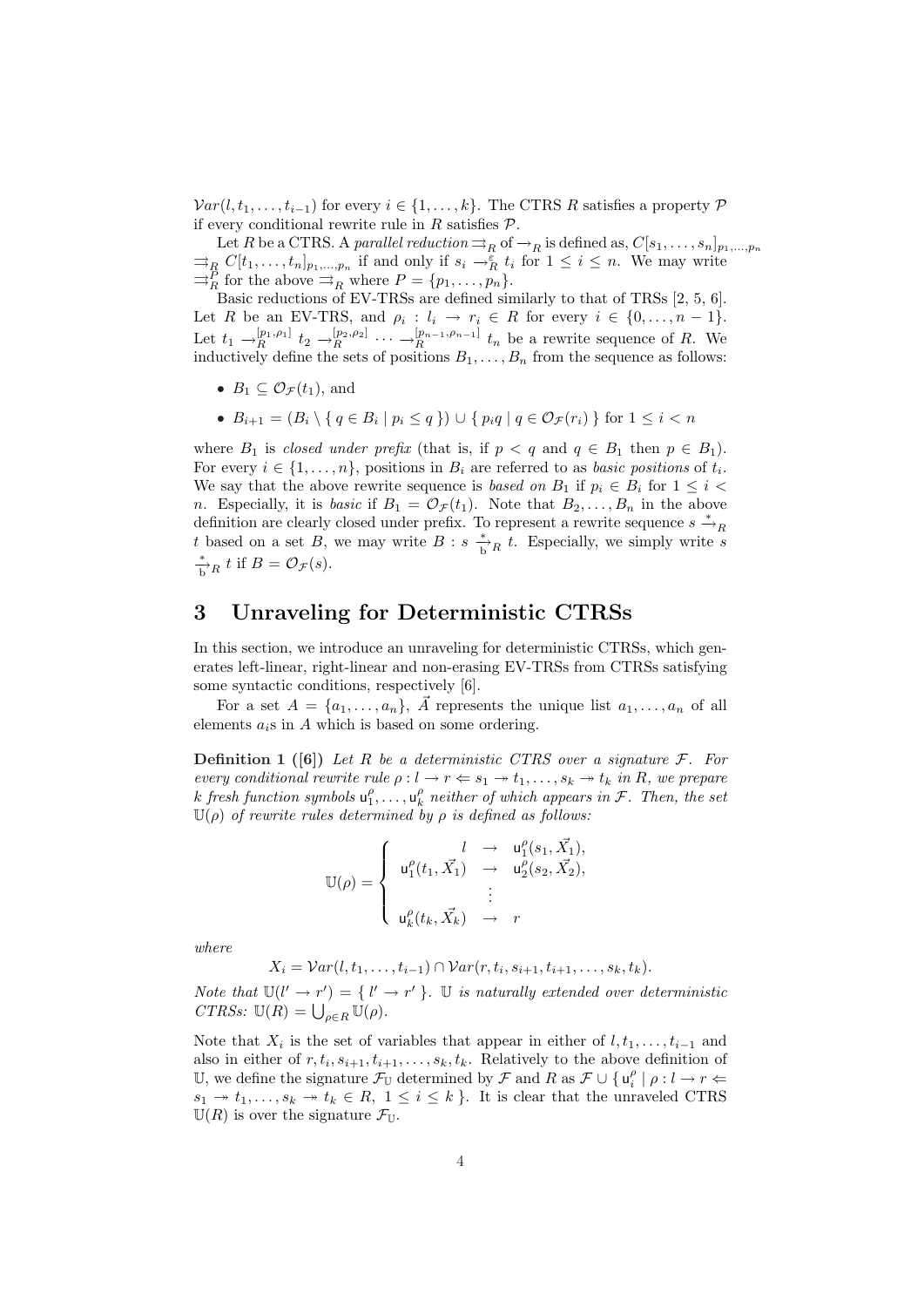*Example 2* Consider the following deterministic CTRS [6] where *add−*<sup>1</sup> and *mul*<sup> $−1$ </sup> are function symbols that operates the inverses of addition and multiplication of natural numbers, and  $tp_2$  is a constructor for tuples of two terms:

$$
R_1 = \begin{cases} \n add^{-1}(0) \rightarrow tp_2(0, y), \\ \n add^{-1}(s(z)) \rightarrow tp_2(s(x), y) \\ \n \Leftarrow add^{-1}(z) \rightarrow tp_2(x, y), \\ \n add^{-1}(add(x, y)) \rightarrow tp_2(x, y), \\ \n mul^{-1}(0) \rightarrow tp_2(x, 0), \quad mul^{-1}(0) \rightarrow tp_2(0, y), \\ \n mul^{-1}(s(z)) \rightarrow tp_2(s(x), s(y)) \\ \n \Leftarrow add^{-1}(z) \rightarrow tp_2(w, y), \\ \n mul^{-1}(w) \rightarrow tp_2(x, s(y)), \\ \n mul^{-1}(mul(x, y)) \rightarrow tp_2(x, y). \n\end{cases}
$$

 $R_1$  is unraveled by  $\mathbb U$  as follows:

$$
\mathbb{U}(R_1) = \begin{cases}\n add^{-1}(0) \to tp_2(0, y), \\
add^{-1}(s(z)) \to \mathsf{u}_1(add^{-1}(z)), \\
\mathsf{u}_1(tp_2(x, y)) \to tp_2(s(x), y) \\
add^{-1}(add(x, y)) \to tp_2(x, y), \\
mul^{-1}(0) \to tp_2(x, 0), \\
mul^{-1}(0) \to tp_2(0, y), \\
mul^{-1}(s(z)) \to \mathsf{u}_2(add^{-1}(z)), \\
\mathsf{u}_2(tp_2(w, y)) \to \mathsf{u}_3(mul^{-1}(w), y), \\
\mathsf{u}_3(tp_2(x, s(y)), y) \to tp_2(s(x), s(y)), \\
mul^{-1}(mul(x, y)) \to tp_2(x, y).\n\end{cases}
$$

The unraveling U we defined above is based on an unraveling for deterministic 3-CTRSs which has been proposed by Ohlebusch [9]. The difference between U and Ohlebusch's one is that  $\vec{X}_{i+1}$  is used instead of  $\vec{Var}(l)$ ,  $\vec{Var}(t_1), \dots, \vec{Var}(t_i)$ in the definition of  $\mathbb{U}(\rho)$ . The variable list  $\overrightarrow{Var}(l), \overrightarrow{Var}(t_1), \ldots, \overrightarrow{Var}(t_i)$  may contain variables not used in the later part  $(s_{i+1}, t_{i+1}, \ldots, s_k, t_k, r)$ , and such variables are redundant for simulations of rewrite sequences of CTRSs.

To analyze syntactic relations between a deterministic CTRS *R* and the EV-TRS  $U(R)$ , we here define syntactic properties of deterministic CTRSs.

**Definition 3** ([6]) Let  $\rho: l \to r \Leftarrow s_1 \to t_1, \ldots, s_k \to t_k$  be a conditional *rewrite rule. The rule ρ is said to be*

- strictly non-erasing *if all variables in l appear in either of*  $r, s_1, t_1, \ldots, s_k, t_k$ *, and all variables in*  $t_i$  *appear in either of*  $r, t_i, s_{i+1}, t_{i+1}, \ldots, s_k, t_k$ *, that is,* 
	- $\forall$ *ar*(*l*)  $\subseteq \mathcal{V}ar(r, s_1, t_1, \ldots, s_k, t_k)$  *and*
	- $\mathcal{V}ar(t_i)$  ⊆  $\mathcal{V}ar(s_{i+1}, t_{i+1}, \ldots, s_k, t_k, r)$  *for*  $1 \leq i \leq k$ *,*
- strictly left-linear *if*  $l, t_1, \ldots, t_k$  *are linear and no variable in*  $s_i$  *appears in* either of  $r, t_i, s_{i+1}, t_{i+1}, \ldots, s_k, t_k$ , that is,  $Var(t_i) \cap Var(l, t_1, \ldots, t_{i-1}) =$ *∅, and*
- strictly right-linear *if*  $r, s_1, \ldots, s_k$  *are linear and no variable in*  $s_i$  *appears* in either of  $r, t_i, s_{i+1}, t_{i+1}, \ldots, s_k, t_k$ , that is,  $Var(s_i) \cap Var(r, t_i, s_{i+1}, t_{i+1}, \ldots, s_k, t_k)$ = *∅.*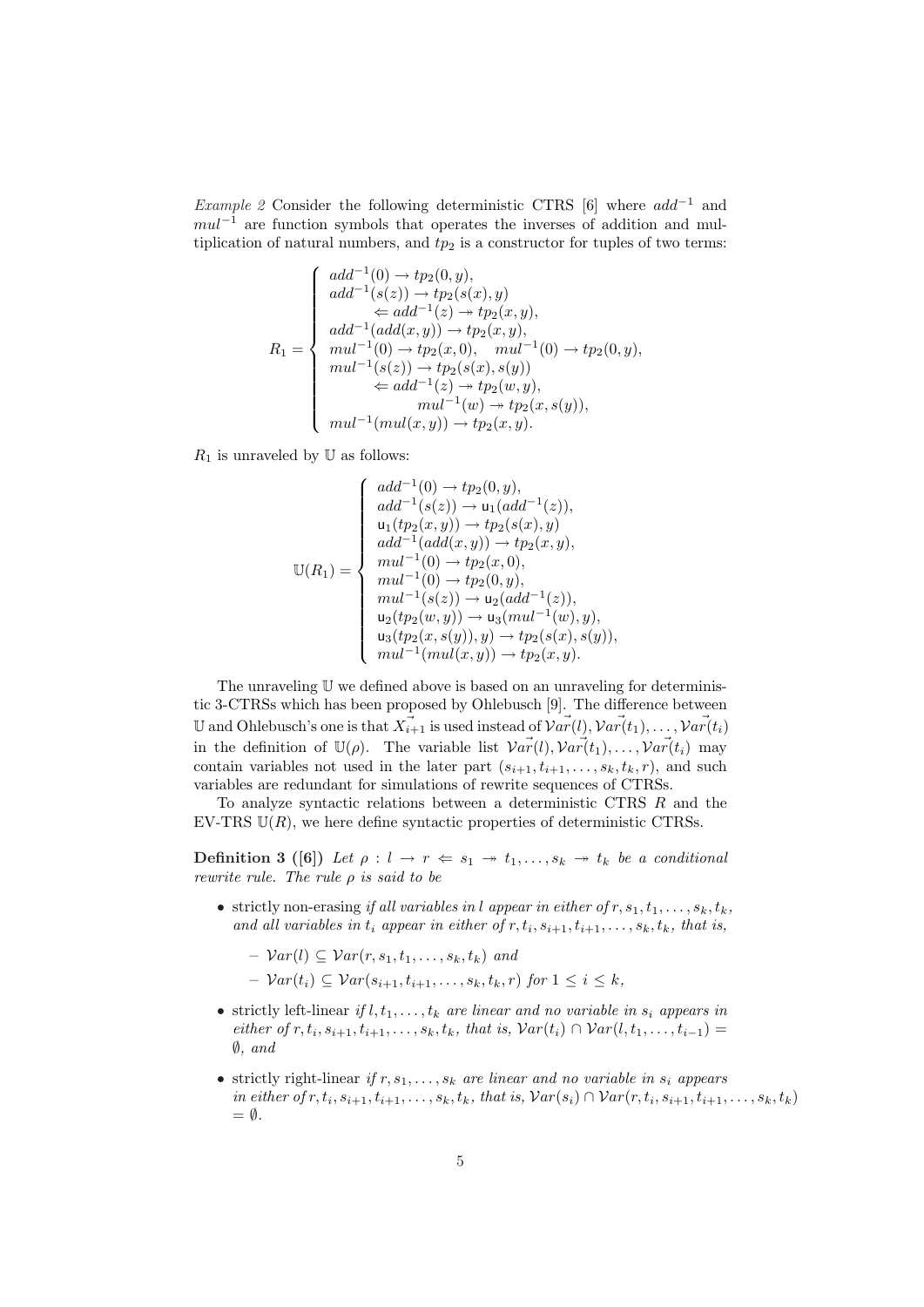U enjoys the following nice properties associated with the above syntactic features.

**Proposition 4 ([6])** *Let R be a deterministic CTRS.*

- *• R is a 3-CTRS if and only if* U(*R*) *is a TRS.*
- *• R is strictly NE if and only if* U(*R*) *is NE.*
- $R$  *is strictly LL if and only if*  $U(R)$  *is LL.*
- $R$  *is strictly RL if and only if*  $U(R)$  *is RL.*

*Example 5* The CTRS *R*<sup>1</sup> in Example 2 is strictly RL and strictly NE, and the unraveled CTRS  $U(R_1)$  is RL and NE.

## **4 Completeness of Unraveling**

Given an unraveling *U*, we say that *U* is *simulation-preserving* for a CTRS *R* over a signature *F* if for every terms *s* and *t* in  $\mathcal{T}(\mathcal{F}, \mathcal{V})$ ,  $s \xrightarrow{\ast} R t$  implies  $s \xrightarrow{\ast} U(R)$ *t*. Conversely, *U* is *simulation-sound* for *R* over  $\mathcal F$  if for every terms *s* and  $\tilde t$  in  $\mathcal{T}(\mathcal{F}, \mathcal{V})$ ,  $s \xrightarrow{\ast}_{U(R)} t$  implies  $s \xrightarrow{\ast}_{R} t$ . Moreover, *U* is *simulation-complete* for *R* over *F* if for every terms *s* and *t* in  $T(F, V)$ ,  $s \xrightarrow{*}$  *U*(*R*) *t* coincides with  $s \xrightarrow{*}$  *R t*.

Every unraveling is clearly simulation-preserving for all CTRSs in its target class (because simulation-preserving is a necessary condition for a transformation (from CTRSs to EV-TRSs) being an unraveling). However, unravelings are not always simulation-sound for any CTRS in their target classes, and hence simulation-incomplete. The following CTRS [8] is a counterexample for simulation-completeness of unravelings proposed by Marchiori [4] and Ohlebusch  $[9]$ . It also shows that our unraveling U is not simulation-complete in general.

*Example 6* Consider the following deterministic CTRS:

$$
R_2 = \begin{cases} f(x) \rightarrow x \Leftarrow x \rightarrow e, \\ h(x, x) \rightarrow g(x, x, f(k)), & g(d, x, x) \rightarrow A, \\ a \rightarrow c, & b \rightarrow c, & c \rightarrow e, & k \rightarrow l, & d \rightarrow m, \\ a \rightarrow d, & b \rightarrow d, & c \rightarrow l, & k \rightarrow m. \end{cases}
$$

We obtain by  $U$  the following TRS:

$$
\mathbb{U}(R_2) = \begin{cases} f(x) \to \mathsf{u}_4(x, x), & \mathsf{u}_4(e, x) \to x, \\ h(x, x) \to g(x, x, f(k)), & g(d, x, x) \to A, \\ a \to c, & b \to c, & c \to e, & k \to l, & d \to m, \\ a \to d, & b \to d, & c \to l, & k \to m. \end{cases}
$$

There exists a rewrite sequence of  $U(R_2)$  from  $h(f(a), f(b))$  to *A*, but there exists no rewrite sequence of  $R_2$  from  $h(f(a), f(b))$  to  $A$ , that is,  $h(f(a), f(b))$ <sup>\*</sup> $\rightarrow$ </sup><sup>U(*R*<sub>2</sub>)</sub> *A* and *h*(*f*(*a*)*, f*(*b*))  $\stackrel{*}{\rightarrow}$ <sup>*R*<sub>2</sub></sub> *A*. Therefore, **U** is not simulation-complete</sup></sup> for  $R_2$ .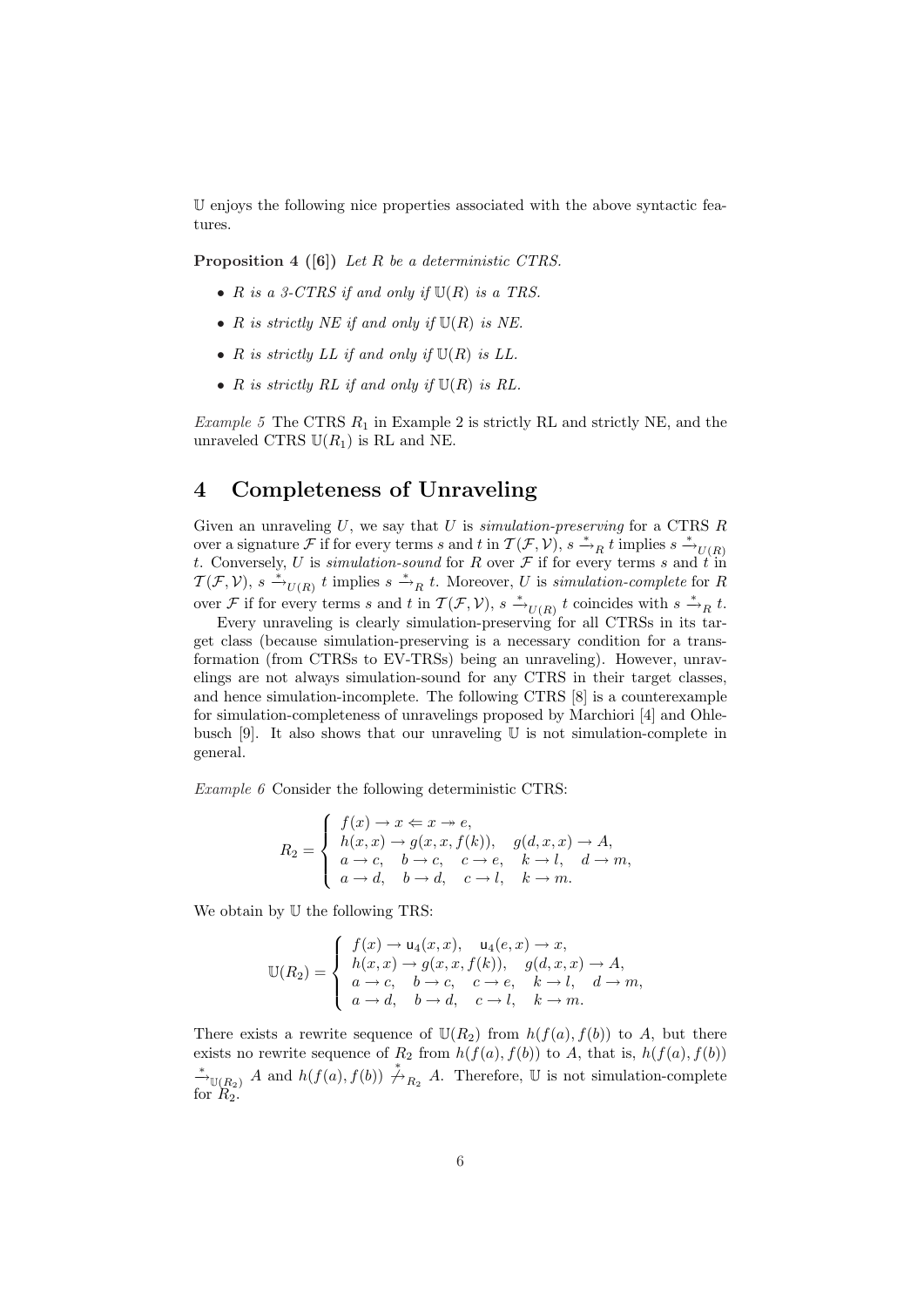Now we discuss why  $\mathbb U$  is not simulation-sound for  $R_2$ . We show a detail of  $h(f(a), f(b)) \stackrel{*}{\longrightarrow}_{\mathbb{U}(R_2)} A$  as follows:

$$
h(f(a), f(b)) \xrightarrow{\ast}_{\mathbb{U}(R_2)} h(\mathsf{u}_4(c, d), \mathsf{u}_4(c, d))
$$
  
\n
$$
\xrightarrow{\rightarrow}_{\mathbb{U}(R_2)} g(\mathsf{u}_4(c, d), \mathsf{u}_4(c, d), f(k))
$$
  
\n
$$
\xrightarrow{\ast}_{\mathbb{U}(R_2)} g(d, \mathsf{u}_4(l, m), \mathsf{u}_4(l, m)) \rightarrow_{\mathbb{U}(R_2)} A.
$$

To construct the above reduction, the followings are required:

- to apply the rule  $g(d, x, x) \to A$ , the subterm  $f(a)$  in the initial term is reduced to the term *d*,
- to apply the rule  $h(x, x) \rightarrow g(x, x, f(k))$ , the subterm  $f(a)$  and  $f(b)$  in the initial term are reduced to the same term, and
- to apply the rule  $g(d, x, x) \rightarrow A$ , the subterm  $f(b)$  in the initial term and  $f(k)$  are reduced to the same term.

The above requirements are summarized as, " $f(a)$ ,  $f(b)$  and  $f(k)$  are reduced to the same term  $d$ ". In fact, this is however impossible on  $R_2$ . Nevertheless,  $h(x, x) \rightarrow g(x, x, f(k))$  is used by reducing  $f(a)$  and  $f(b)$  to the same term  $u_4(c, d)$ . After then, one of  $u_4(c, d)$  which comes from  $f(a)$  is reduced to d, and the other  $u_4(c, d)$  from  $f(b)$  is reduced to the term  $u_4(l, m)$  to be the same with  $f(k)$ . After then,  $g(d, x, x) \rightarrow A$  is used.

These undesirable reductions may be caused by erasing rules and non-rightlinear rules because  $h(x, x) \rightarrow g(x, x, f(k))$  remains two deliver terms  $u_4(c, d)$ from  $f(a)$  and  $f(b)$  (each of which can performs a different role later), and  $g(d, x, x) \rightarrow A$  erases two terms by considering them as the same (although it should not be done).

### **4.1 On Right-Linearity and Non-Erasingness**

From the discussion before this subsection, U seems to be simulation-complete for a CTRS  $R$  if  $\mathbb{U}(R)$  is RL and NE. In this subsection, we prove this claim.

The fact that every rewrite sequence of right-linear TRSs can be transformed to a basic rewrite sequence, have been proved by Middeldorp and Hamoen [5], and this result has been extended on EV-TRSs [6].

**Proposition 7 ([6])** *Let R be a right-linear EV-TRS, s, t be terms, and θ be a substitution such that*  $\theta(x)$  *is a normal form of R for all*  $x \in Dom(\theta)$ *. Then,*  $s\theta \stackrel{*}{\rightarrow}_R t$  *implies*  $\mathcal{O}_{\mathcal{F}}(s)$  :  $s\theta \stackrel{*}{\rightarrow}_R t$ .

The above proposition says that every rewrite sequence of EV-TRSs can be transformed into a basic one. According to this fact, we can focus on basic rewrite sequences.

To treat reductions of strictly-LL CTRSs easily, we prepare a technical lemma. Let *S*, *S'* be sets,  $\overrightarrow{A}$  be a list  $a_1, \ldots, a_m$  on *S*,  $\overrightarrow{B}$  be a list  $b_1, \ldots, b_n$ on *S*<sup> $\prime$ </sup>, and  $\rightarrow$  be a binary relation on *S*  $\times$  *S*<sup> $\prime$ </sup>. Then, we write  $\vec{A} \rightarrow \vec{B}$  if  $m = n$ and  $a_i \rightarrow b_i$  holds for all  $i \in \{1, \ldots, n\}$ . For a substitution  $\sigma$ ,  $A\sigma$  denotes the unique list  $a_1 \sigma, \ldots, a_m \sigma$ .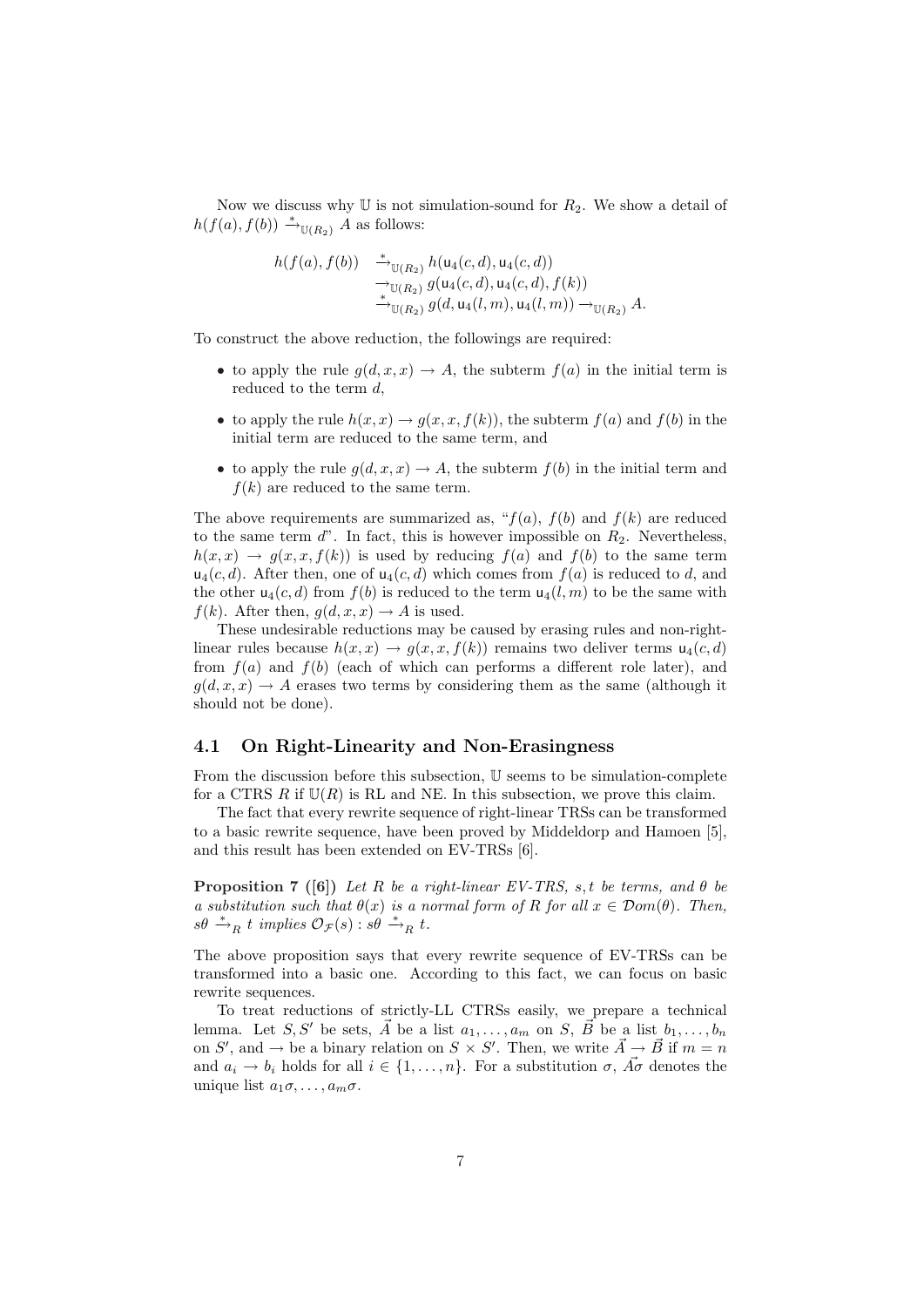**Lemma 8** *Let R be a CTRS*,  $l \rightarrow r \Leftarrow s_1 \rightarrow t_1, \ldots, s_k \rightarrow t_k \in R$  *be strictly RL*, and  $\sigma_1, \ldots, \sigma_{k+1}$  be substitutions. Let  $X_i = Var(l, t_1, \ldots, t_{i-1}) \cap Var(r, t_i, s_{i+1}, t_{i+1}, \ldots, s_k, t_k)$ . If  $s_i \sigma_i \stackrel{*}{\rightarrow}_R t_i \sigma_{i+1}$  and  $\vec{X}_i \sigma_i \equiv \vec{X}_i \sigma_{i+1}$  for every  $i \in \{1, ..., k\}$ , then  $l \sigma_1 \rightarrow_R l$  $r\sigma_{k+1}$ .

*Proof.* We only prove the case of  $k = 1$ . In this case, we have  $X_1 = Var(l) \cap$  $Var(r, t_1)$  ( $\subseteq Var(l)$ ) from the assumption, and we also have  $X_1 \cap Var(s_1) = \emptyset$ from the strictly-RL.

Let  $V = \mathcal{E}Var(\rho) \setminus Var(l, t_1)$  and  $\sigma = \sigma_1|_{Var(l)} \cup \sigma_2|_{(Var(t_1) \setminus Var(l)) \cup V}$ . It follows from the definition of extra variables that  $V \cap Var(l, t_1) = \emptyset$ . Hence  $\sigma$ is a substitution. We have  $\vec{X}_1 \sigma_1 \equiv \vec{X}_1 \sigma_2$  from the assumptions. It follows from  $\vec{X_1}\sigma_1 \equiv \vec{X_1}\sigma_2$ ,  $X_1 = \mathcal{V}ar(l) \cap \mathcal{V}ar(r, t_1)$  and  $X_1 \cap \mathcal{V}ar(s_1) = \emptyset$  that  $\sigma|_{\mathcal{V}ar(t_1)} =$  $(\sigma_1|_{Var(l)} \cup \sigma_2|_{Var(t_1)\setminus Var(l)}) = \sigma_2|_{Var(t_1)}$  and hence  $t_1\sigma \equiv t_1\sigma_2$ . Since  $Var(s_1)$  $\subseteq$  *Var*(*l*) from the definition of the determinism of the rule, we have  $s_1 \sigma \equiv s_1 \sigma_1$  $\stackrel{*}{\rightarrow}_R t_1 \sigma_2 \equiv t_1 \sigma$ , and hence  $l \sigma_1 \equiv l \sigma \rightarrow_R r \sigma$ .

Since  $Var(r) \subseteq Var(t_1) \cup X_1 \cup V$  from the definitions of CTRSs and U, and since  $X_1 \subseteq \mathcal{V}ar(l)$  and  $\vec{X_1}\sigma_1 \equiv \vec{X_1}\sigma_2$ , we have  $\sigma|_{X_1} = \sigma_1|_{X_1} = \sigma_2|_{X_1}$ ,  $\sigma|_{Var(t_1)\setminus Var(l)} = \sigma_1|_{Var(t_1)\setminus Var(l)} = \sigma_2|_{Var(t_1)\setminus Var(l)}$  and  $\sigma|_V = \sigma_2|_V$ . Hence,  $r\sigma \equiv r\sigma_2$ . Therefore, we have  $l\sigma_1 \rightarrow_R r\sigma_2$ .

To pick up parts of basic rewrite sequences, we show the following property related on rewrite sequences after reductions at the root position.

**Proposition 9** *Let R be an EV-TRS*,  $l \rightarrow r \in R$ *, s,t be terms,*  $B \subseteq \mathcal{O}_{\mathcal{F}}(s)$ *,* and  $\theta$  be a substitution. Then,  $B : s \stackrel{*}{\longrightarrow}_R l\theta \stackrel{*}{\longrightarrow}_R r\theta \stackrel{*}{\longrightarrow}_R t$  implies  $B : s \stackrel{*}{\longrightarrow}_R t$  $l\theta$ ,  $\mathcal{O}_{\mathcal{F}}(l)$ :  $l\theta \rightarrow_R^{\bullet} r\theta$ , and  $\mathcal{O}_{\mathcal{F}}(r)$ :  $r\theta \rightarrow_R^{\ast} t$ . For a context  $C[\ ]_p$  and a set  $B'$  $\subseteq \mathcal{O}_{\mathcal{F}}(C[s]_p)$  such that  $B = \{ q \mid pq \in B' \}, B' : C[s]_p \stackrel{*}{\to}^pR C[t]_p$  implies  $B : s$  $\frac{*}{b}R$  *t.* 

From the definition of  $\rightarrow$ <sub>R</sub>, this proposition holds clearly.

The following lemma is a generalized one of the claim that  $U$  is simulationsound (with respect to basic sequences) for every strictly-RL and strictly-NE CTRS.

**Lemma 10** *Let*  $R$  *be a strictly-RL and strictly-NE CTRS over a signature*  $F$ *.* Let  $s,t \in \mathcal{T}(\mathcal{F},\mathcal{V}), B \subseteq \mathcal{O}_{\mathcal{F}}(s)$ , and  $\theta \in Sub(\mathcal{F},\mathcal{V})$ . Then,  $B : s \xrightarrow[\mathbf{b}]{}^{\mathcal{V}}(\mathbf{R})$  t  $\lim \lim_{n \to \infty} s \stackrel{*}{\longrightarrow}_R t$ .

*Proof.* For a sequence  $B : s \xrightarrow[\text{b}]{n} \mathbb{U}(R)$  *t*, we prove this lemma by induction on the lexicographic combination of *n* and the structure of the term *s*.

The case that *s* is a variable, holds obviously since  $B : s \xrightarrow[b \mathbb{U}(R) \in \mathbb{I}]$  timplies *s ≡ t*.

The remaining case is that *s* is not a variable. We first consider the subcase that the sequence  $s \stackrel{n}{\longrightarrow}_{\mathbb{U}(R)} t$  does not contain any reduction at the root position, that is,  $s \stackrel{n}{\rightarrow} \mathcal{E}(\mathbb{R})$  t. This subcase is easily proved by the induction hypothesis because the sequence can be decomposed to rewrite sequences of which numbers of steps are less equal than *n*, and which start from the proper subterms of *s*.

We consider the remaining subcase. From the construction of  $U(R)$ ,  $U(R)$ has the unique rule for every  $u_i^{\rho} \notin \mathcal{F}$ . Now the root symbols of *s* and *t* are in  $\mathcal{F}$  $(\text{root}(s), \text{root}(t) \neq \mathsf{u}_j^{\rho})$ . According to these facts, we can assume that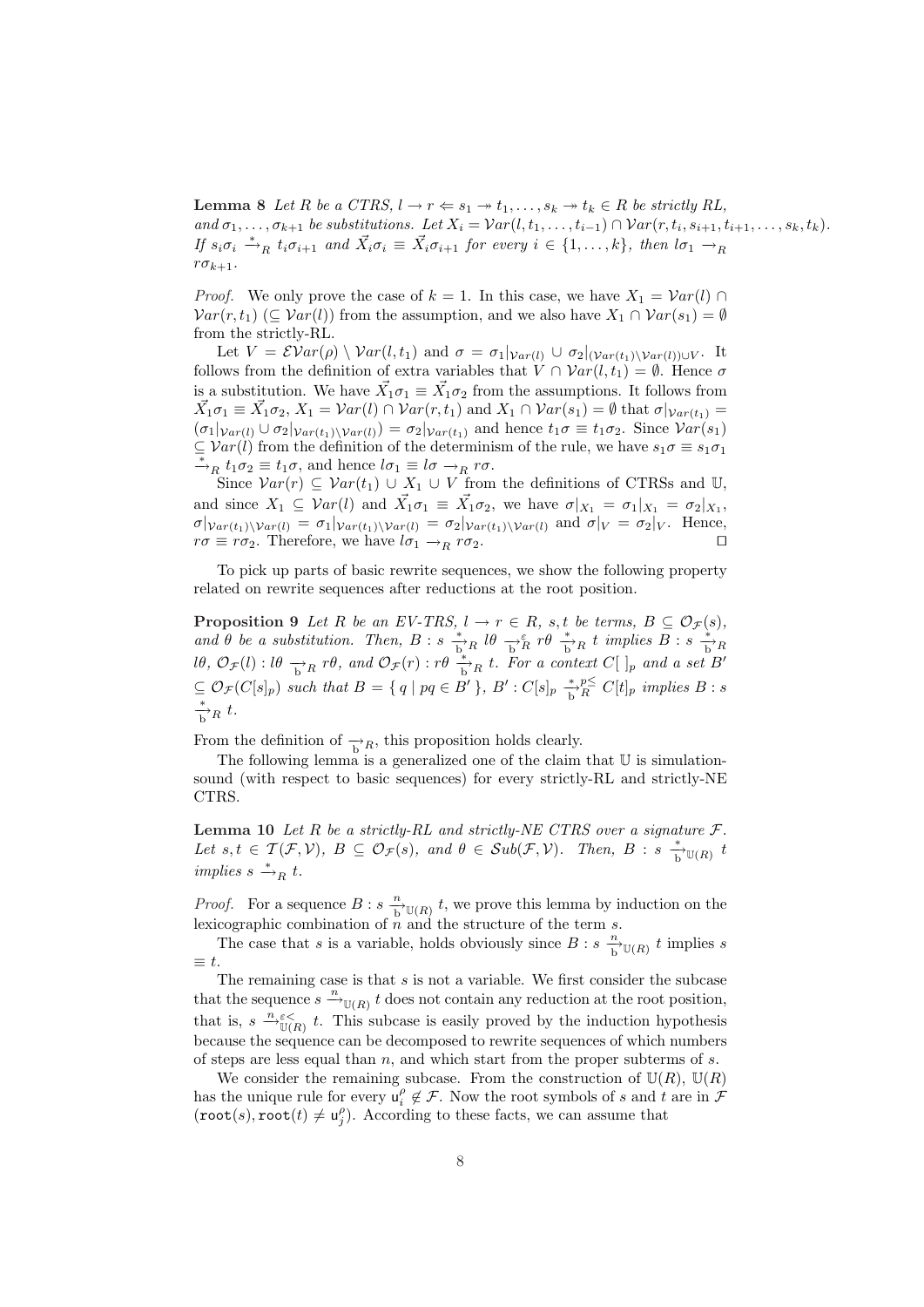

Figure 1: Proof sketch of Lemma 10.

- $\bullet$   $\rho: l \to r \Leftarrow s_1 \to t_1 \in R$ ,
- $l \to u_1^{\rho}(s_1, \vec{X_1}), u_1^{\rho}(t_1, \vec{X_1}) \to r \in \mathbb{U}(R)$  where  $X_1 = Var(l) \cap Var(r, t_1),$ and
- $\bullet \;\; B\; : \; s \;\; {\textstyle \frac{n_0}{\mathrm{b}}}\varepsilon_<^< \overline{\mathrm{b}}_{\mathbb{U}(R)} \;\; l \sigma_0 \;\; {\textstyle \frac{\varepsilon}{\mathrm{b}^{\mathrm{v}}\mathbb{U}(R)}} \;\; \mathsf{u}^{\rho}_1(s_1,\vec{X_1}) \sigma_0 \;\; {\textstyle \frac{n_1}{\mathrm{b}}}\varepsilon_<^< \overline{\mathrm{b}}_{\mathbb{U}(R)} \;\; \mathsf{u}^{\rho}_1(t_1,\vec{X_1}) \sigma_1 \;\; {\textstyle \frac{\varepsilon}{\mathrm{b}^{\mathrm{v}}\mathbb{U}($  $\frac{n_2}{b}$  *U*(*R*)  $t$  where  $n_0 + n_1 + n_2 = n - 2$  (see Fig. 1).

From Proposition 9, we have  $\mathcal{O}_{\mathcal{F}}(r)$  :  $r\sigma_1 \frac{n_2}{b} \mathbb{U}(R)$  *t*. Since  $t \in \mathcal{T}(\mathcal{F}, \mathcal{V})$  and  $U(R)$  is NE by Proposition 4, any term introduced by  $\sigma_1|_{Var(r)}$  does not contain any symbol in  $\mathcal{F}_{\mathbb{U}} \setminus \mathcal{F}$ , that is,  $\mathcal{R}an(\sigma_1|_{Var(r)}) \subseteq \mathcal{T}(\mathcal{F}, \mathcal{V})$ . We also obtain  $\mathcal{R}an(\sigma_0) \subseteq \mathcal{T}(\mathcal{F}, \mathcal{V})$  from the same reason above for the part  $u_1^{\rho}(s_1, \vec{X}_1)\sigma_0$  $\frac{n_1}{b}$   $\int_{U(R)}^{c} u_1^{\rho}(t_1, \vec{X_1}) \sigma_1$ . Hence, we have  $l\sigma_0, s_1\sigma_0, t_1\sigma_1, r\sigma_1 \in \mathcal{T}(\mathcal{F}, \mathcal{V})$ . We have  $\mathcal{O}_{\mathcal{F}}(s_1)$ :  $s_1\sigma_0 \xrightarrow[b]{n_1} \mathbb{U}(R)$  *t*<sub>1</sub>*σ*<sub>1</sub> from Proposition 9, and we also have  $\vec{X}_1\sigma_0 \equiv \vec{X}_1\sigma_1$ from the basicness of that sequence. By the induction hypothesis, we have *s*  $\frac{*}{\neg n}$  *lσ*<sub>0</sub>,  $s_1 \sigma_0 \stackrel{*}{\rightarrow} R$  *t*<sub>1</sub>*σ*<sub>1</sub> and  $r \sigma_1 \stackrel{*}{\rightarrow} R$  *t*. From Lemma 8, we have  $l \sigma_0 \rightarrow_R r \sigma_1$ . Therefore, we obtain  $s \stackrel{*}{\rightarrow}_R l\sigma_0 \rightarrow_R r\sigma_1 \stackrel{*}{\rightarrow}_R t$  (see Fig. 1).  $\square$ 

Finally, we obtain the following result.

**Theorem 11** U *is simulation-complete for every strictly-RL and strictly-NE CTRS.*

*Proof.* Let  $s, t \in \mathcal{T}(\mathcal{F}, \mathcal{V})$ , and suppose that  $s \stackrel{*}{\to}_{\mathbb{U}(R)} t$ . Since  $\mathbb{U}(R)$  is RL by Proposition 4, we have a basic rewrite sequence  $s \stackrel{*}{\to} \mathbb{U}(R)$  t from Proposition 7. Then, from Lemma 10, we obtain  $s \stackrel{*}{\to}_R t$ .

The conjecture in  $[6]$  that  $\mathbb U$  is simulation-complete for every strictly-NE CTRS  $R$ , does not hold. Consider the CTRS  $R_3$  obtained from  $R_2$  by replacing *A* with *x*. Although we have  $h(f(a), f(b)) \xrightarrow{*} \mathbb{U}(R_3)$ , *l*, there is no rewrite sequence of  $R_3$  from  $h(f(a), f(b))$  to *l*, that is,  $h(f(a), f(b)) \stackrel{*}{\nrightarrow} R_3$  *l*. Therefore, there exists a strictly-NE CTRS for which U is not simulation-complete.

Similarly, the other condition "strictly-NE" cannot be also removed. Consider the strictly-RL and non-NE CTRS  $R_4 = \{ f(x) \to e \iff d \to l, h(x, x) \to A \}$ *}*. This CTRS is unraveled to  $\mathbb{U}(R_4) = \{f(x) \to \mathsf{u}_5(d), \mathsf{u}_5(l) \to e, h(x, x) \to A\}$ . Though we have  $h(f(a), f(b)) \stackrel{*}{\to}_{\mathbb{U}(R_4)} A$ , there is no rewrite sequence of  $R_4$ from  $h(f(a), f(b))$  to *A*, that is,  $h(f(a), f(b)) \nrightarrow{\star}_{R_4} A$ . Therefore, there exists a strictly-RL CTRS for which U is not simulation-complete.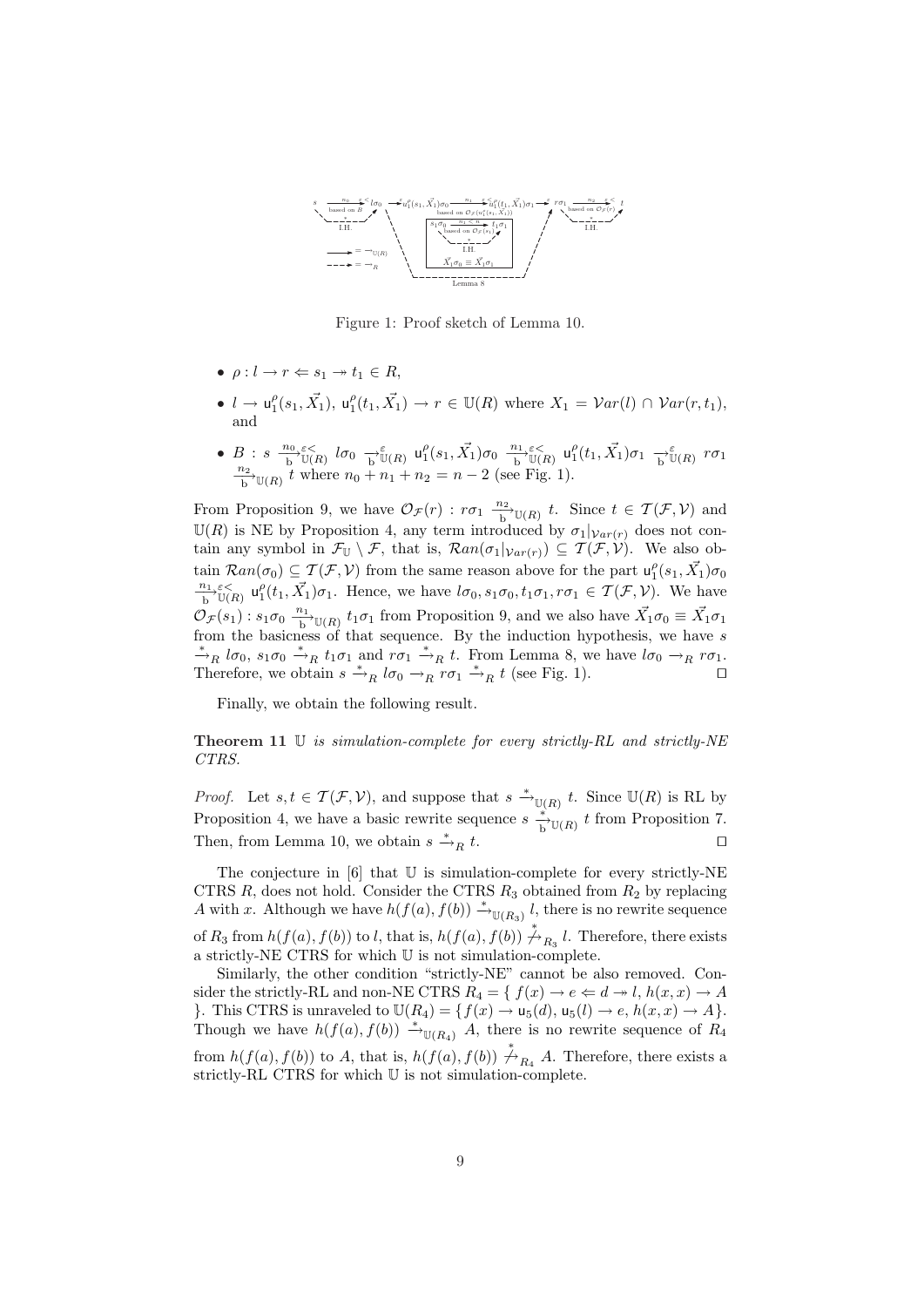#### **4.2 On Left-Linearity**

Marchiori has shown that his unraveling [4] for normal CTRSs are simulationcomplete for CTRSs if the unraveled CTRSs are left-linear. In addition, the left-linearity seems to be another solution of the problems as we have shown in Example 2. Hence, our unraveling U seems to be simulation-complete for a strictly-LL CTRS  $R$  ( $\mathbb{U}(R)$  is left-linear from Proposition 4). This claim holds for 3-CTRSs but not for 4-CTRSs. The reason is that extra variables appearing only in RHSs make mischief by introducing garbage terms. We can solve this problem if we restrict rewrite sequences to *EV-safe* ones in which any redex introduced by extra variables is not reduced anywhere. In this subsection, we prove the above claim for such sequences.

We first define *EV-safe* rewrite sequences of EV-TRSs [6, 7]. In these sequences, any redex introduced by extra variables are not reduced anywhere. Let  $R$  be an EV-TRS. EV-safe rewrite sequences are defined similarly to basic rewrite sequences, by adding  $\{p_i q' r \mid p_i q \in B_i, q \in \mathcal{O}_V(l_i), l_i|_q \equiv r_i|_{q'}\}$  to  $B_{i+1}$ in the definition of  $\rightarrow$ <sub>*R*</sub>. We say that the above rewrite sequence is *EV-safe with respect to*  $B_1$  if  $p_i \in B_i$  for  $1 \leq i < n$ . Especially, it is *EV-safe* if  $B_1 =$  $\mathcal{O}_{\mathcal{F}}(t_1)$ . To represent the above rewrite sequence, we may write  $B_1: t_1 \xrightarrow[\text{ev}]{} R$ *t*. Especially, we simply write  $t_1 \stackrel{*}{\underset{\text{ev}}{*}} R t_n$  if  $B_1 = \mathcal{O}_\mathcal{F}(t_1)$ . The definition of  $\frac{1}{\sqrt{eV}}$  *R* is different from that in [6, 7], however they are equivalent essentially. A typical instance of EV-safe rewrite sequences is a rewrite sequence obtained by substituting a normal form for each extra variable.

We again prepare a technical lemma to treat reductions of strictly-LL CTRSs easily.

**Lemma 12** *Let R be a CTRS*,  $l \rightarrow r \Leftarrow s_1 \rightarrow t_1, \ldots, s_k \rightarrow t_k \in R$  *be strictly LL, and*  $\sigma_1, \ldots, \sigma_{k+1}$ , *be substitutions. Let*  $X_i = \mathcal{V}ar(l, t_1, \ldots, t_{i-1})$  $\cap \;Var(r,t_i,s_{i+1},t_{i+1},\ldots,s_k,t_k)$ . If  $s_i\sigma_i \stackrel{*}{\rightharpoonup}_R t_i\sigma_{i+1}$  and  $\vec{X}_i\sigma_i \stackrel{*}{\rightharpoonup}_R \vec{X}_i\sigma_{i+1}$  for  $every \ i \in \{1, \ldots, k\}, \ then \ l\sigma_1 \stackrel{+}{\longrightarrow}_R r\sigma_{k+1}.$ 

*Proof.* We only prove the case of  $k = 1$ . In this case, we have  $X_1 = Var(l) \cap$  $Var(r, t_1)$  ( $\subseteq Var(l)$ ) from the assumption, and we also have  $X_1 \cap Var(t_1) = \emptyset$ from the strictly-LL.

Let  $V = \mathcal{E}Var(\rho) \setminus Var(l, t_1)$  and  $\sigma = \sigma_1|_{Var(l)} \cup \sigma_2|_{Var(t_1) \cup V}$ . It follows from the definition of extra variables that  $V \cap \text{Var}(l, t_1) = \emptyset$ . Since  $X_1 \cap \text{Var}(t_1) =$  $\emptyset$ , we have  $Var(l) ∩ Var(t_1) = ∅$ . Then, *σ* is a substitution. Since  $Var(s_1) ⊆$ *Var*(*l*) from the determinism of the rule, we have  $s_1 \sigma \equiv s_1 \sigma_1 \stackrel{*}{\to}_R t_1 \sigma_2 \equiv t_1 \sigma$ , and hence  $l\sigma_1 \equiv l\sigma \rightarrow_R r\sigma$ .

From the definitions of CTRSs and U,  $Var(r) \subseteq Var(t_1) \cup X_1 \cup V$ . From the assumption,  $X_1 \subseteq Var(l)$ . Hence we have  $r\sigma \equiv r(\sigma|_{Var(l)} \cup \sigma|_{Var(t_1)} \cup \sigma|_V)$  $\equiv r(\sigma_1|_{Var(l)} \cup \sigma_2|_{Var(t_1)} \cup \sigma_2|_V)$ . Since  $\vec{X_1}\sigma_1 \stackrel{*}{\to}_R \vec{X_1}\sigma_2$  and  $X_1 \subseteq Var(l)$ , we have  $r\sigma \stackrel{*}{\rightarrow}_R r\sigma_2$ . Therefore,  $l\sigma_1 \stackrel{+}{\rightarrow}_R r\sigma_2$ .

Let *R* be a CTRS over a signature  $\mathcal{F}, \rho_i : l_i \to r_i \in \mathbb{U}(R)$  for  $i \geq 1$ , and  $T \subseteq$  $\mathcal{T}(\mathcal{F}_{\mathbb{U}}, \mathcal{V})$ . Suppose that a rewrite sequence  $t_0 \xrightarrow[\text{ev}]{[p_1, \rho_1]}$  $\big[ p_1, p_1 \big]$   $t_1 \xrightarrow[\text{ev}]{[p_2, p_2]}$ <br>  $\mathbb{U}(R)$  $\mathbb{U}(R)$   $\cdots$  satisfies  $t_0 \equiv C'_0[l_1\sigma_1]_{p_1}$  and  $t_i \equiv C_i[r_i\sigma_i]_{p_i} \equiv C'_i[l_{i+1}\sigma_{i+1}]_{p_{i+1}}$  for  $i \geq 1$ . This rewrite sequence is said to be  $EV$ -arranged on  $T$  if  $\mathcal{R}an(\sigma_i|\mathcal{E}_{Var(\rho_i)}) \subseteq T$  for every  $i \geq 1$ . EV-safe rewrite sequences of the unraveled CTRSs has the following property associated with the EV-arranged property.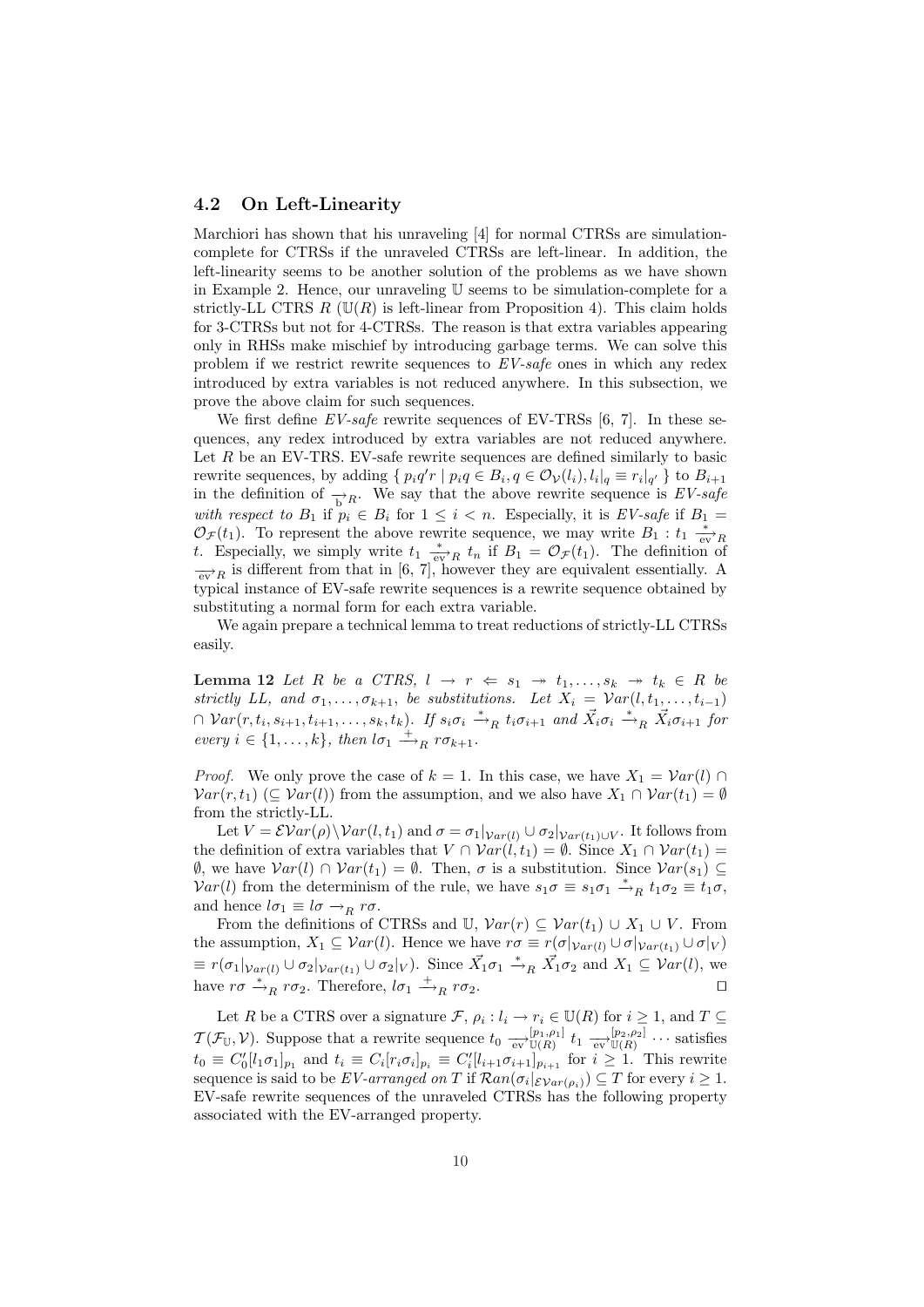**Proposition 13** *Let R be a strictly LL CTRS over a signature*  $\mathcal{F}$ *, and*  $s, t \in$  $\mathcal{T}(\mathcal{F}, \mathcal{V})$ *. If*  $s \stackrel{*}{\rightarrow}_{\mathbb{U}(R)} t$  *is EV-safe, then it is EV-arranged on*  $\mathcal{T}(\mathcal{F}, \mathcal{V})$ *.* 

*Proof. (Sketch)* We can prove by induction on steps *n* that for  $s \in \mathcal{T}(\mathcal{F}_{\mathbb{U}}, \mathcal{V})$ ,  $t \in \mathcal{T}(\mathcal{F}, \mathcal{V})$  and  $\theta \in \mathcal{S}u\overline{b}(\mathcal{F}_{\mathbb{U}}, \mathcal{V})$ , if  $\mathcal{O}_{\mathcal{F}}(s)$ :  $s\theta \stackrel{\overline{n}}{\underset{\text{ev}}{\longrightarrow}} v_{\mathbb{U}(R)}$ , then there exists a substitution  $\theta' \in Sub(\mathcal{F}, \mathcal{V})$  such that  $s\theta' \stackrel{n}{\rightarrow}_{\mathbb{U}(R)} t$  and  $\theta' \leq \theta$ . From this lemma, we can shown the claim of this proposition.

As another proof, we can prove this proposition by using the completeness of narrowing of EV-TRSs. As the completeness of narrowing, it holds that for a ground term  $s' \in \mathcal{T}(F)$  and a term  $t' \in \mathcal{T}(\mathcal{F}, \mathcal{V})$ , if  $s' \stackrel{n}{\underset{\text{ev}}{\longrightarrow}} \mathcal{U}(R)$   $t'$ , then there exist a term *u* and substitutions  $\theta$ ,  $\sigma$  such that  $s' \stackrel{n}{\leadsto} \sigma$ <sub>*U*(*R*)</sub> *u* and  $u\theta \equiv t'$  [6, 7]. Here we can assume that  $\mathcal{D}om(\sigma)$  only contains extra variables which are of rules applied at each step. Since  $t' \in \mathcal{T}(\mathcal{F}, \mathcal{V})$ , we have  $u \in \mathcal{T}(\mathcal{F}, \mathcal{V})$  and we can suppose that  $\mathcal{R}an(\theta) \subseteq \mathcal{T}(\mathcal{F}, \mathcal{V})$ . From the construction of U, every rule  $l \rightarrow r$  in  $\mathbb{U}(R)$  satisfies that all proper subterms of *l* are in  $\mathcal{T}(\mathcal{F}, \mathcal{V})$ . Since  $\sigma$  is determined by most general unifiers of terms and LHSs at each step and *l* is linear from the LL of  $U(R)$ , we have  $\mathcal{R}an(\sigma) \subseteq \mathcal{T}(\mathcal{F}, \mathcal{V})$ . Hence, we have  $\mathcal{R}an(\sigma\theta) \subseteq \mathcal{T}(\mathcal{F}, \mathcal{V})$ . This means that terms in  $\mathcal{T}(\mathcal{F}, \mathcal{V})$  are substituted for each extra variables in every step of  $s'$   $\frac{n}{ev}$  <sub>U(*R*)</sub>  $t'$ . Then,  $s'$   $\frac{n}{ev}$  <sub>U(*R*)</sub>  $t'$  is EV-arranged on  $T(F, V)$ . In every rewrite sequence, variables in redexes can be considered<br>as constants. Therefore, the above claim also holds for  $s \stackrel{*}{\longrightarrow} \infty$ as constants. Therefore, the above claim also holds for  $s \stackrel{*}{\rightarrow}_{\mathbb{U}(R)}$ *t*. *ut*

The following lemma is a generalized one of the main claim in this subsection.

**Lemma 14** *Let R be a strictly LL CTRS,*  $s \in \mathcal{T}(\mathcal{F}, \mathcal{V})$ , *t be a linear term in*  $\mathcal{T}(\mathcal{F}, \mathcal{V})$ *, and*  $\theta \in \mathcal{S}ub(\mathcal{F}_{\mathbb{U}}, \mathcal{V})$ *. If*  $s \stackrel{n}{\Rightarrow}_{\mathbb{U}(R)} t\theta$  (for some  $n \geq 0$ ) is EV-arranged *on*  $\mathcal{T}(\mathcal{F}, \mathcal{V})$ , then there exists a substitution  $\theta' \in Sub(\mathcal{F}, \mathcal{V})$  such that  $s \stackrel{*}{\rightarrow}_R t\theta'$  $\int_0^{\infty}$  *n d*  $\Rightarrow$   $\int_0^{\infty}$  *u (R) tθ for some n'*  $\leq$  *n*.

*Proof.* We prove this lemma by induction on the lexicographic combination of *n* and the structure of the term *s*.

Since the case that  $n = 0$  or  $s \in V$  holds clearly, we concentrate the remaining case, that is,  $n > 0$  and  $s \notin V$ .

Consider the subcase that  $s \stackrel{n}{\Rightarrow}_R t\theta$  does not contain any reduction at the root position, that is,  $s \stackrel{n}{\Rightarrow} \varepsilon \leq$ <br> $\mathbb{U}_R$  *tθ* where  $\Rightarrow_R^{\varepsilon \leq} = \bigcup_{P \cap \{\varepsilon\} = \emptyset} \Rightarrow_{\mathbb{U}(R)}^P$ . This subcase is easily proved by the induction hypothesis because the sequence can be decomposed to rewrite sequences of which numbers of steps are less equal than *n*, and which start from the proper subterms of *s*.

Consider the remaining subcase. From the construction of  $U(R)$ ,  $U(R)$  has the unique rule for every  $u_i^{\rho} \notin \mathcal{F}$ . Now the root symbols of *s* and *t* are in  $\mathcal{F}$  $(\text{root}(s), \text{root}(t) \neq \mathsf{u}_j^{\rho})$ . According to these facts, we can assume that

- $\bullet$   $\rho: l \to r \Leftarrow s_1 \to t_1 \in R$ ,
- $l \to u_1^{\rho}(s_1, \vec{X_1}), u_1^{\rho}(t_1, \vec{X_1}) \to r \in \mathbb{U}(R)$  where  $X_1 = \mathcal{V}ar(l) \cap \mathcal{V}ar(r, t_1)$ , and
- $\bullet\;\;s\;\overset{n_0}{\rightrightarrows}\;\overset{\varepsilon<}{\mathbb{U}(R)}\;l\sigma_0\;\overset{\tau\left\{\varepsilon\right\}}{\rightrightarrows}\;u_1^\rho(s_1,\vec{X_1})\sigma_0\;\overset{n_1}{\rightrightarrows}\;\overset{\varepsilon<}{\mathbb{U}(R)}\;u_1^\rho(t_1,\vec{X_1})\sigma_1\;\overset{\tau\left\{\varepsilon\right\}}{\rightrightarrows}\;r\sigma_1\;\overset{n_2}{\rightrightarrows}\;\overset{\tau\left\{\varepsilon\right\}}{\mathbb{U}(R)}\;r\sigma_1$  $t\theta$  where  $n_0 + n_1 + n_2 = n - 2$  (see Fig. 2).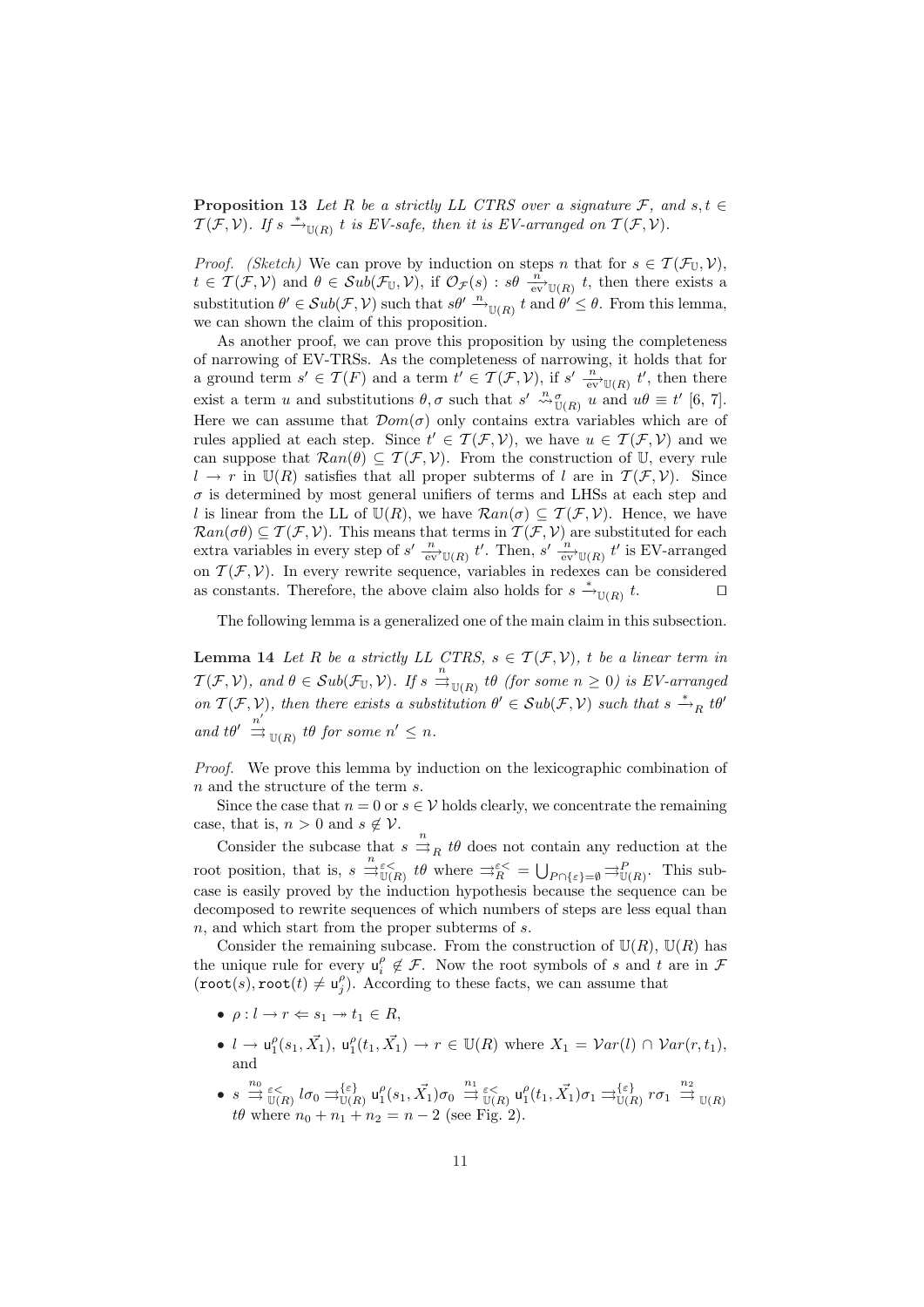

Figure 2: Proof sketch of Lemma 14.

It is clear that  $l \in \mathcal{T}(\mathcal{F}, \mathcal{V})$  and  $n_0 < n$ . Then, by the induction hypothesis, there exists a substitution  $\sigma'_0 \in Sub(\mathcal{F}, \mathcal{V})$  such that  $s \stackrel{*}{\to}_R l\sigma'_0$  and  $l\sigma'_0$  $\stackrel{n'_0}{\Rightarrow}$   $\mathbb{U}(R)$  $d\sigma$  for  $n'_0 \leq n_0$ . Then, it follows from  $Var(s_1) \cup X_1 \subseteq Var(l)$  that we have  $s_1 \sigma'_0$  $\stackrel{n'_0+n_1}{\rightrightarrows}$  <sub>U(*R*)</sub>  $t_1\sigma_1$  and  $\vec{X_1}\sigma'_0$  $\overrightarrow{a}_{\text{D}}^{n'+n_1}$   $\overrightarrow{a}_{\text{U}(R)} \overrightarrow{X}_1 \sigma_1$ . It is clear that  $s_1 \sigma'_0, t_1 \in \mathcal{T}(\mathcal{F}, \mathcal{V})$ and  $n'_0 + n_1 < n$ . Then, by the induction hypothesis, there exists a substitution  $\sigma'_1 \in Sub(\mathcal{F}, \mathcal{V})$  such that  $s_1 \sigma'_0 \stackrel{*}{\rightarrow}_R t_1 \sigma'_1$  and  $t_1 \sigma'_1$  $\frac{n'_1}{\Rightarrow}$  <sub>U(*R*)</sub>  $t_1 \sigma_1$  for  $n'_1 \leq n_1$ .

Let  $V = \mathcal{E}Var(\rho) \setminus Var(l, t_1)$  and  $\sigma''_1 = \sigma'_1|_{Var(t_1)} \cup \{x \mapsto \sigma_0(x) \mid x \in X_1\}$  $∪$  *σ*<sub>1</sub> $|V$ . Since *R* is strictly LL, we have  $Var(t_1) ∩ X_1 = ∅$ . We also have *V* ∩  $(Var(t_1) \cup X_1) = \emptyset$ . from the definition of extra variables. Then,  $\sigma_1''$  is clearly a substitution. Since the sequence is EV-arranged on  $\mathcal{T}(\mathcal{F}, \mathcal{V})$ , we can assume that  $\mathcal{R}an(\sigma_1|_V) \subseteq \mathcal{T}(\mathcal{F}, \mathcal{V})$ . Hence  $\sigma''_1 \in Sub(\mathcal{F}, \mathcal{V})$ . Now we have  $t_1 \sigma''_1 \equiv t_1 \sigma'_1$ ,  $t_1 \sigma'_1$  $\stackrel{n'_1}{\Rightarrow}$  <sub>U(*R*)</sub>  $t_1\sigma_1$  and  $\vec{X_1}\sigma_1'' \equiv \vec{X_1}\sigma_0'$  $\stackrel{n'_0+n_1}{\Rightarrow}$  <sub>U(*R*)</sub>  $\vec{X}_1 \sigma_1$ . It follows from  $Var(r)$  $\subseteq$   $Var(t_1) \cup X_1 \cup V$  that  $r\sigma_1''$  $\stackrel{n_1''}{\Rightarrow}$   $\mathbb{U}(R)$  *r* $\sigma_1$  for  $n_1'' \leq n_0' + n_1$ . Then, we have  $r\sigma_1''$  $\stackrel{n_1''}{\Rightarrow}$   $\mathbb{U}(R)$   $r\sigma_1 \stackrel{n_2}{\Rightarrow}$   $\mathbb{U}(R)$  *tθ*. It is clear that  $r\sigma_1'' \in \mathcal{T}(\mathcal{F}, \mathcal{V})$  and  $n_1'' + n_2 < n$ . By the induction hypothesis, there exists a substitution  $\theta' \in Sub(\mathcal{F}, \mathcal{V})$  such that  $r\sigma_1'' \stackrel{*}{\rightarrow}_R t\theta'$  and  $t\theta' \stackrel{n'}{\Rightarrow}_{\mathbb{U}(R)} t\theta$  for  $n' \leq n$ .

Now we have  $s_1 \sigma'_0 \stackrel{*}{\rightarrow}_R t_1 \sigma'_1 \equiv t_1 \sigma''_1$  and  $\vec{X}_1 \sigma'_0 \equiv \vec{X}_1 \sigma''_1$ . It follows from Lemma 12 that  $l\sigma_0 \stackrel{+}{\longrightarrow}_R r\sigma_1''$ . Therefore, we obtain  $s \stackrel{*}{\longrightarrow}_R l\sigma_0' \stackrel{+}{\longrightarrow}_R r\sigma_1'' \stackrel{*}{\longrightarrow}_R t\theta'$ (see Fig. 2).  $\Box$ 

**Theorem 15** *For every strictly-LL CTRS R,* U *is simulation-complete with respect to*  $\frac{1}{\mathsf{ev}}(\mathsf{R})\cdot$ 

*Proof.* Let  $s, t \in \mathcal{T}(\mathcal{F}, \mathcal{V})$ , and suppose that  $s \stackrel{*}{\to}_{\mathbb{U}(R)} t$  is EV-safe. Since *s \**<sup>*→*</sup><sub>U(*R*)</sub> *t* is EV-safe, we can assume that  $s \stackrel{*}{\rightarrow}_{U(R)} t$  is EV-arranged on  $T(F, V)$ from Proposition 13. Since it is known that  $\Rightarrow_{R'} \subseteq \stackrel{*}{\rightarrow}_{R'} \subseteq \stackrel{*}{\Rightarrow}_{R'}$  for every  $(EV-)TRS R'$ ,  $s \stackrel{*}{\rightarrow}_{\mathbb{U}(R)} t$  implies  $s \stackrel{*}{\rightarrow}_{\mathbb{U}(R)} t$ , and then  $s \stackrel{*}{\rightarrow}_{\mathbb{U}(R)} t$  implies  $s \stackrel{*}{\rightarrow}_{R} t$  $\hat{t}$  from Lemma 14. Therefore, this theorem holds.

It is clear that for every TRS *R*, all rewrite sequences of *R* are EV-safe. Hence we obtain the following corollary from Theorem 15.

**Corollary 16** U *is simulation-complete for every strictly-LL 3-CTRS.*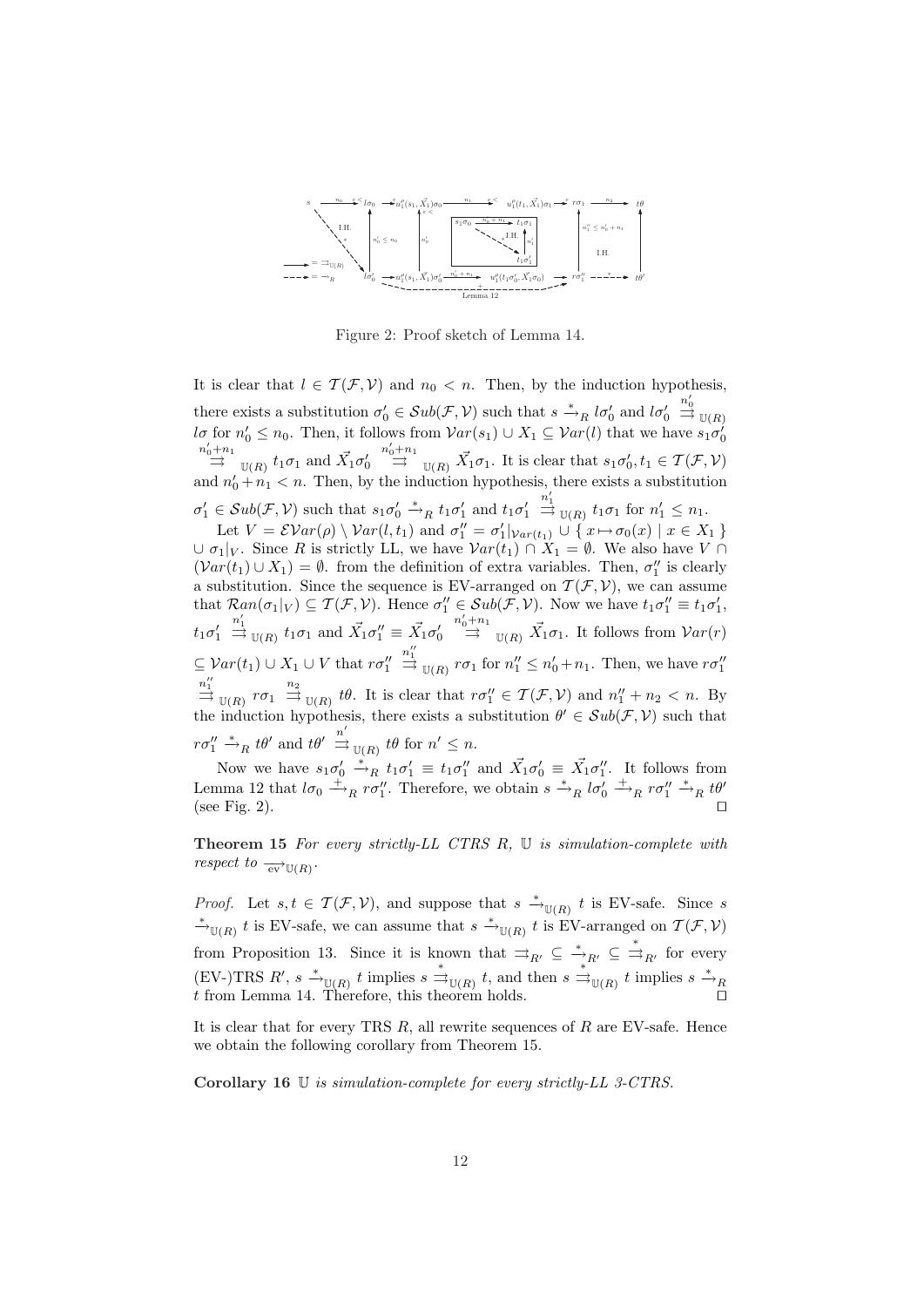Here we show a counterexample that the above theorem does not hold for non-EV-safe sequences. Consider the CTRS  $R_5 = \{e \rightarrow f(x) \Leftarrow l \rightarrow d, A \rightarrow c \}$  $h(x, x)$  } and the EV-TRS  $\mathbb{U}(R_5) = \{ e \to \mathsf{u}_6(l), \mathsf{u}_6(d) \to f(x), A \to h(x, x) \}.$ We have  $A \xrightarrow{*} U(R_5) h(f(a), f(b))$  but  $A \nightharpoonup R_5 h(f(a), f(b))$ .

Remark that the results in this paper (Theorem 11 and 15) do not hold for Ohlebusch's unraveling (on which U is based) because Proposition 4 does not hold for his unraveling.

## **5 Conclusion**

We have shown that the unraveling  $U$  is simulation-complete for every deterministic CTRS which is either strictly-LL or strictly-RL and strictly-NE, where rewrite sequences of the unraveled CTRSs are EV-safe under the former condition. From the discussion why simulation-completeness does not hold, U seems to be simulation-complete with respect to EV-safe rewrite sequences for a CTRS *R* if every rule in  $\mathbb{U}(R)$  is either LL or RL and NE, in other words, if every rule in *R* is either strictly LL or strictly RL and strictly NE. As a future work, we will prove this conjecture (or show a counterexample). We are also interested in a relationship between LL, RL, NE and the existence of extra variables.

## **References**

- [1] F. Baader and T. Nipkow: "Term Rewriting and All That", Cambridge University Press (1998).
- [2] J.-M. Hullot: "Canonical forms and unification", Proceedings of the 5th International Conference on Automated Deduction, Vol. 87 of Lecture Notes in Computer Science, Springer-Verlag, pp. 318–334 (1980).
- [3] J. W. Klop: "Term rewriting systems", Handbook of Logic in Computer Science (Eds. by S. Abramsky, D. M. Gabbay and T. S. E. Maibaum), Vol. 2, Oxford University Press, New York, pp. 2–116 (1992).
- [4] M. Marchiori: "Unravelings and ultra-properties", Proceedings of the 5th International Conference on Algebraic and Logic Programming, Vol. 1139 of Lecture Notes in Computer Science, Springer-Verlag, pp. 107–121 (1996).
- [5] A. Middeldorp and E. Hamoen: "Completeness results for basic narrowing", Applicable Algebra in Engineering, Communication and Computing, **5**, pp. 213–253 (1994).
- [6] N. Nishida: "Transformational Approach to Inverse Computation in Term Rewriting", PhD thesis, Nagoya University (2004).
- [7] N. Nishida, M. Sakai and T. Sakabe: "Narrowing-based simulation of term rewriting systems with extra variables and its termination proof", Functional and Constraint Logic Programming (Ed. by G. Vidal), Vol. 86 of Electronic Notes in Theoretical Computer Science, Issue 3, Elsevier, (18 pages) (2003).
- [8] E. Ohlebusch: "Advanced Topics in Term Rewriting", Springer-Verlag (2002).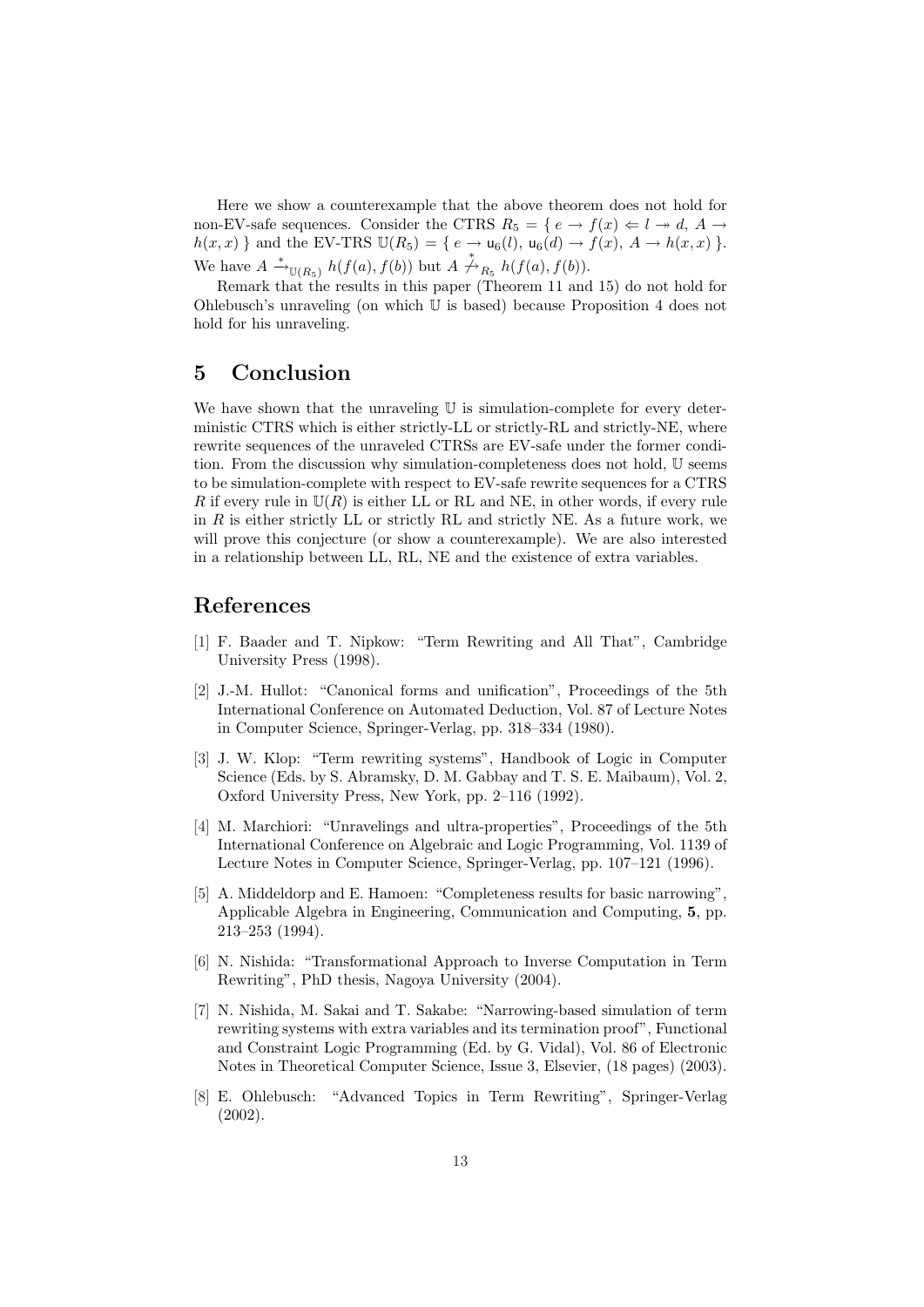[9] E. Ohlebusch: "Termination of logic programs: Transformational methods revisited", Applicable Algebra in Engineering, Communication and Computing, **12**, 1-2, pp. 73–116 (2001).

## **A Lemma for the proof of Proposition 13**

We here give a lemma to prove Proposition 13 along the first part of the proofsketch.

We inductively define a new operation  $\sqcap$  on a term and a linear term which are unifiable, as follows:

- $s \sqcap x = (x, \{x \mapsto s\})$ ,
- $x \sqcap t = (t, \emptyset)$  where  $t \notin \mathcal{V}$ , and
- $f(s_1,...,s_n) \sqcap f(t_1,...,t_n) = (f(u_1,...,u_n), \sigma_1 \cup \cdots \cup \sigma_n)$  where  $s_i \sqcap t_i$  $=(u_i, \sigma)$  for every  $i \in \{1, \ldots, n\}.$

Since the second argument of  $\Box$  is linear, it is clear that  $\sigma_1 \cup \cdots \cup \sigma_n$  is a substitution. It is also clear that  $s \sqcap t = (u, \sigma)$  implies  $s \equiv u\sigma$ ,  $\mathcal{D}om(\sigma) \subseteq$  $Var(t)$  and  $VARan(\sigma) \subseteq Var(s)$ . The result  $(u, \sigma)$  of  $s \sqcap t$  means that *s* is divided to *u* and  $\sigma$  (that is,  $s \equiv u\sigma$ ), and that *u* is a maximal term of the common part of *s* and *t*.

**Lemma 17** *Let R be a strictly LL CTRS over a signature*  $\mathcal{F}, s \in \mathcal{T}(\mathcal{F}_{\mathbb{U}}, \mathcal{V}), t$  $\in \mathcal{T}(\mathcal{F}, \mathcal{V})$  and let  $\theta \in Sub(\mathcal{F}_{\mathbb{U}}, \mathcal{V})$ . If  $\mathcal{O}_{\mathcal{F}}(s)$  :  $s\theta \int_{\mathbb{R}^N}^{\infty} v(x) dx$ , then there exists a substitution  $\theta' \in Sub(\mathcal{F}, \mathcal{V})$  such that  $\theta' \leq \theta$  and  $s\theta'\theta'' \stackrel{n}{\longrightarrow}_{\mathbb{U}(R)} t$  for any  $substitution \ \theta'' \in Sub(\mathcal{F}_{\mathbb{U}}, \mathcal{V})$ *.* 

*Proof.* We can prove this lemma by induction on steps *n*.

Since the case of  $n = 0$  is obvious, we only consider the remaining case, that is,  $n > 0$ . From the assumption of the lemma, we suppose that

- $\mathcal{D}om(\theta) \subseteq \mathcal{V}ar(s)$ ,
- $s \equiv C[v],$
- *• v 6∈ V*,
- $\bullet$   $l \rightarrow r \in R$ ,
- $Var(s) \cap Var(l, r) = \emptyset$ ,
- $v\theta \equiv l\sigma$ ,
- $\mathcal{D}om(\sigma) \subseteq \mathcal{V}ar(l,r)$ , and
- $\mathcal{O}_{\mathcal{F}}(s)$ :  $s\theta \equiv C\theta[l\sigma] \xrightarrow[\text{ev}]{\text{ev}} \mathbb{U}(R) C\theta[r\sigma] \xrightarrow[\text{ev}]{n-1} \mathbb{U}(R) t$ .

Since *v* and *l* are unifiable and *l* is linear, there exist a term  $v_0 \in \mathcal{T}(\mathcal{F}_{\mathbb{U}}, \mathcal{V})$  and a substitution  $\theta_0 \in Sub(\mathcal{F}_{\mathbb{U}}, \mathcal{V})$  such that  $v \sqcap l = (v_0, \theta_0)$ , and hence  $v_0 \theta_0 \equiv v$ . Let  $\sigma' = \sigma|_{\mathcal{D}om(\sigma) \setminus \mathcal{D}om(\theta_0)}$ . Since  $\mathcal{V}ar(s) \cap \mathcal{V}ar(l,r) = \emptyset$ ,  $\mathcal{D}om(\sigma) \subseteq \mathcal{V}ar(l,r)$ ,  $\mathcal{V}\mathcal{R}an(\theta_0) \subseteq \mathcal{V}ar(v)$  and  $v\theta \equiv l\sigma$ , we have  $\sigma = (\theta_0\theta) \cup \sigma|_{\mathcal{D}om(\sigma)\setminus \mathcal{D}om(\theta_0)}, \theta_0\sigma'$